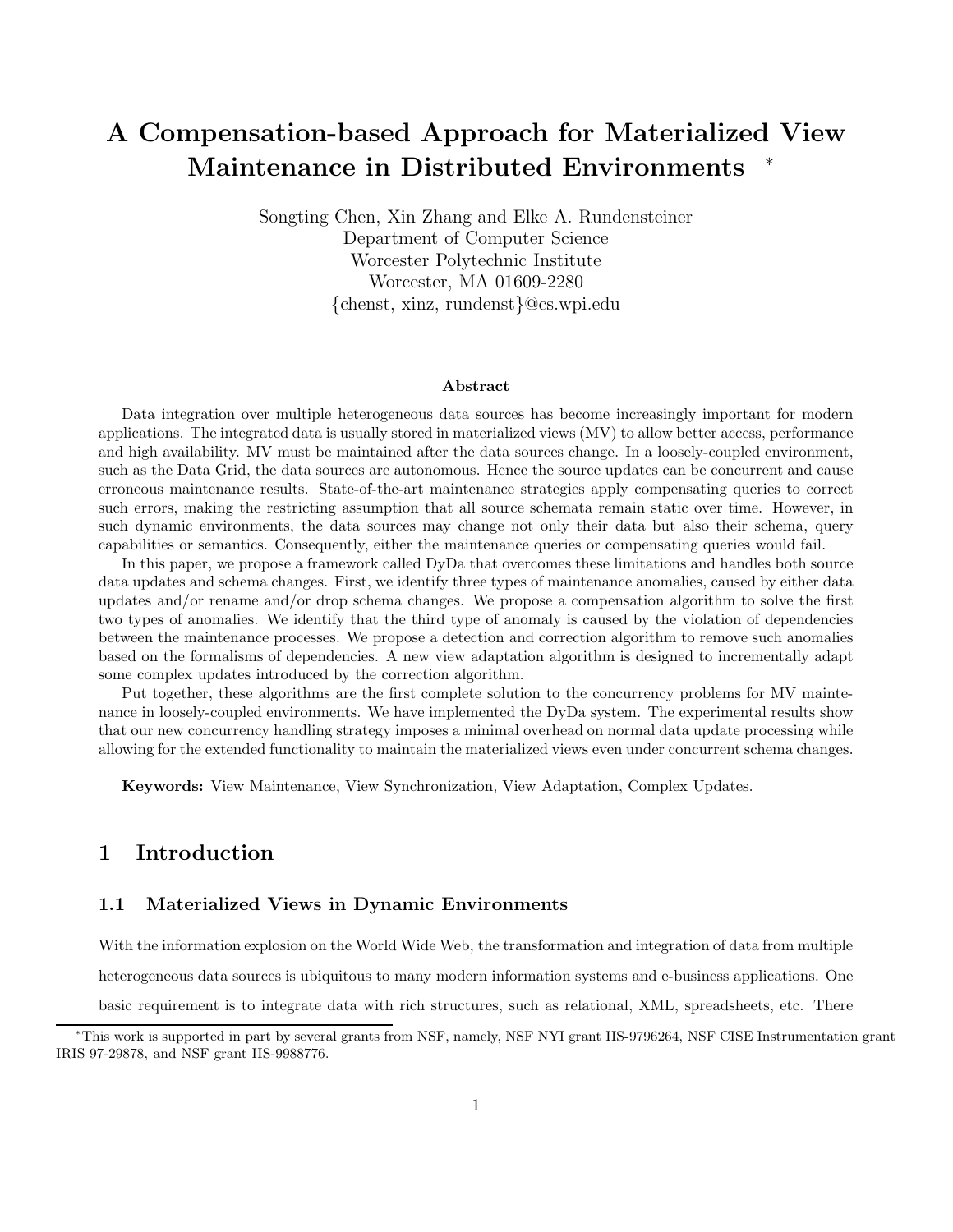is growing interest in the database community to focus on schema integration to achieve the interoperability between such heterogeneous sources. One common technique is to use schema mappings [MBR01, MHH00] to specify how the data of one schema is transformed to another. A view query is one way to specify such a mapping. Schema mapping are used extensively in variety of applications, such as data integration, physical database design like XML to relational mapping, or the semantic Web [LGMT03].

In dynamic environments like the WWW, the data sources may change their schema, semantics as well as their query capabilities. In correspondence, the mapping or view definition must be maintained to keep consistent [LNR02, VMP03]. Moreover, in a loosely-coupled environment, such as the Data Grid [JR03], the data sources are typically owned by different providers and function independently from each other. Hence they may commit update transactions without any concern about how those changes may affect the mapping or views defined upon them. While in combination, the autonomous source schema restruction poses new challenges for data integration.

Materialized view (MV), proven to be an excellent technique in decision support applications, would continue to be useful in this scenario to preserve the integrated data to ensure better access, performance and high availability. MV must be maintained when the sources change. This has been extensively studied in the past few years [AASY97, SBCL00, ZGMHW95]. However, it is not sufficiently explored in this new dynamic environment. As we will illustrate via examples in Section 2.2, when maintaining a source update, we may need to query the data sources for more information by issuing maintenance queries [ZGMHW95]. However, the maintenance queries may either return erroneous query results due to concurrent data updates or may even fail completely due to concurrent schema changes. Such failure of maintenance remains unsolved.

While recent work [AASY97, SBCL00, ZGMHW95] proposed *compensation-based* solutions to remove the effect of concurrent data updates from query results, we demonstrate that these existing solutions would fail under source schema changes. The reason is that if the source schema has been concurrently changed, neither maintenance nor compensation queries would get any query response from data sources due to the discrepancy of the source schema with the schema required by the queries. Interleaving of concurrent source data and schema changes even complicates the maintenance further.

#### 1.2 State-of-the-Art Materialized View Maintenance Techniques

We distinguish between three MV maintenance tasks, namely, View Maintenance (VM), View Synchronization (VS) and View Adaptation (VA) as explained below. VM [ZGMHW95, AASY97, SBCL00] maintains the view extent under source data updates. In contrast to VM, VS [LNR02] aims at rewriting the view definition when the schema of a source has been changed, or in a more general sense, evolving the schema mappings after schema changes [VMP03]. Thereafter, View Adaptation (VA) [NR99, GMRR01] incrementally adapts the view extent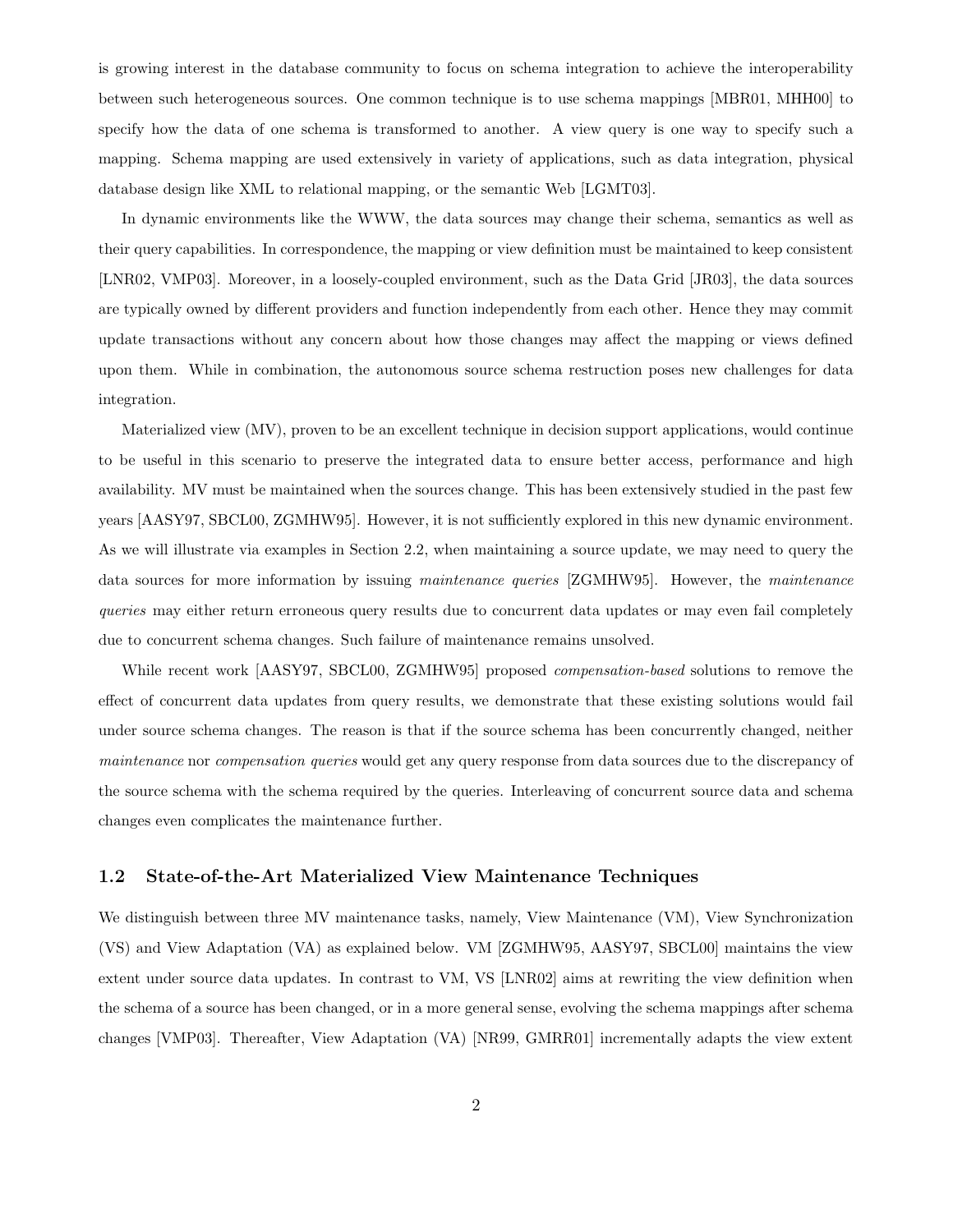to again match the newly changed view definition. We will review these algorithms in more detail in Section 2.1.

However, as indicated in Section 1.1, the data sources are autonomous and may undergo changes at any time. Thus during the MV maintenance, other source updates may occur and conflict with the current maintenance processes, causing the concurrency problems as will be illustrated by an example in Section 2.2. While such concurrency problems have received increased attention in recent years, all existing work [ZGMHW95, AASY97, SBCL00, ZRD01] is restricted to handle pure data updates only. They make the restricting assumption that the schemata of all sources remain stable over time. As motivated extensively in Section 1.1, this is a rather limiting and unrealistic assumption for many real world environments and applications. SDCC [ZR02] is the first work to study the problem arising from the concurrency of both source data updates and schema changes. The SDCC approach integrates existing VM, VS and VA algorithms into one system with a protocol that all data sources must abide by to enable correct collaboration. This protocol however has the limitation of requiring sources to fully cooperate by first announcing an intended schema change, then waiting for permission from the maintenance modules to execute this schema change at their local database. In essence, the concurrency problem is avoided at the cost of the autonomy of the sources. For many environments such full cooperation and willingness to delay any update of a data source is too restrictive and often impractical. Hence, in such environments, the SDCC solution is not applicable.

#### 1.3 Contributions of this Work

In this paper, we propose a general approach for dynamic MV management, called the DyDa framework to solve the concurrency problems. DyDa maintains the MV defined over distributed data sources without posing any restrictions on any source update transactions. In other words, the restrictive assumption of requiring cooperative data sources [ZR02] is dropped. In summary, the contributions of this work are:

- (1) We identify all possible maintenance concurrency problems, namely, caused by source data updates, source rename schema changes and source drop schema changes. We introduce DyDa framework to solve all these anomalies while the data sources have the full autonomy to commit any types of transactions.
- (2) We introduce a compensation algorithm to remove the effects of concurrent data updates and rename schema changes to restore the correct maintenance query results.
- (3) We formalize the anomalies caused by concurrent drop schema changes as the violations of dependencies between the maintenance processes. We then develop algorithms to detect and correct any violated dependencies. A novel view adaptation algorithm is proposed to process the resulting mixed data updates and schema changes.
- (4) We have implemented our techniques in our DyDa system which has been demonstrated at SIGMOD' 2001 [CZC+01]. The experimental results show that our new concurrency handling strategy imposes a minimal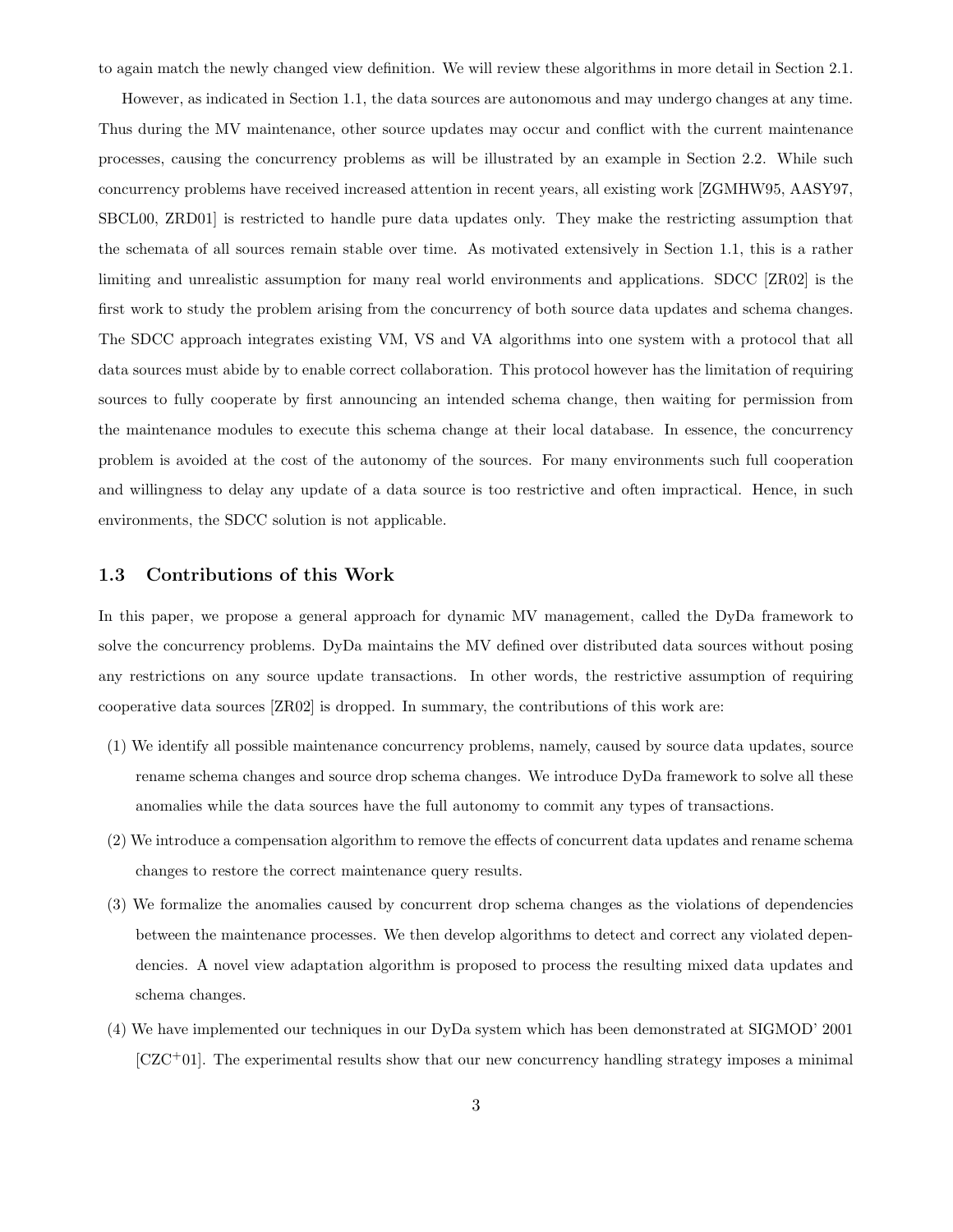overhead on data update processing while allowing for the extended functionality to maintain the MV even under concurrent schema changes.

(5) The conference paper of this work [CCZR04] discusses the general theory for solving anomalies caused by schema changes. In this paper, we present an overall solution framework and a compenhensive performance study for all types of anomalies. We also extend it by a different treatement for rename and drop schema change, which further improves the performance. A more detailed VA algorithm for complex update maintenance is presented. The proofs of the correctness of our approach are included here.

In the next section, we present the background materials necessary for the remainder of the paper. Section 3 describes our proposed architecture of the DyDa framework and explains the overall concurrency control strategies. Section 4 introduces a compensation algorithm to solve the concurrency caused by data updates and rename schema changes. Section 5 formalizes the dependencies between the maintenance processes and their relationship to the concurrency caused by drop schema change. An algorithm is proposed to detect and correct the violated dependencies. Section 6 introduces a new view adaptation algorithm to adapt multiple distributed schema changes and data updates required by the dependency correction algorithm. Section 7 discusses the experimental results. Section 8 reviews related work, while Section 9 concludes the paper.

# 2 Background Materials

### 2.1 View Maintenance Techniques Revisited

We first briefly review and generalize three basic maintenance techniques, namely, View Maintenance (VM), View Synchronization (VS) and View Adaptation (VA) for a single source update via an example below.

Example 1 Assume we want to integrate data from the book Retailer and Library category to provide the user the sales as well as the detailed book information (Figure 1). The book Retailer data, being in the XML format, is mapped into the relational tables Store and Item as a relational wrapper view. The Library catalog of the detailed book information can be accessed by a general-purpose wrapper, which is used to execute a query and extract source changes to notify the view manager. Now the integrated view BookInfo from both data sources can be defined by the SQL query in Equation (1).

| CREATE VIEW | BookInfo AS                                                    |                                       |                                         |     |
|-------------|----------------------------------------------------------------|---------------------------------------|-----------------------------------------|-----|
| SELECT      | Store, Book, I.Author, Price, Pub-<br>lisher, Category, Review | Book, Author, Price, Review<br>SELECT |                                         |     |
| <b>FROM</b> | Store S, Item I, Catalog C                                     | FROM                                  | Catalog                                 | (2) |
| WHERE       | $S.SID = LSID$                                                 |                                       | WHERE $Book = 'Data Integration Guide'$ |     |
|             | $AND$ I.Book = C.Title                                         |                                       |                                         |     |
|             |                                                                |                                       |                                         |     |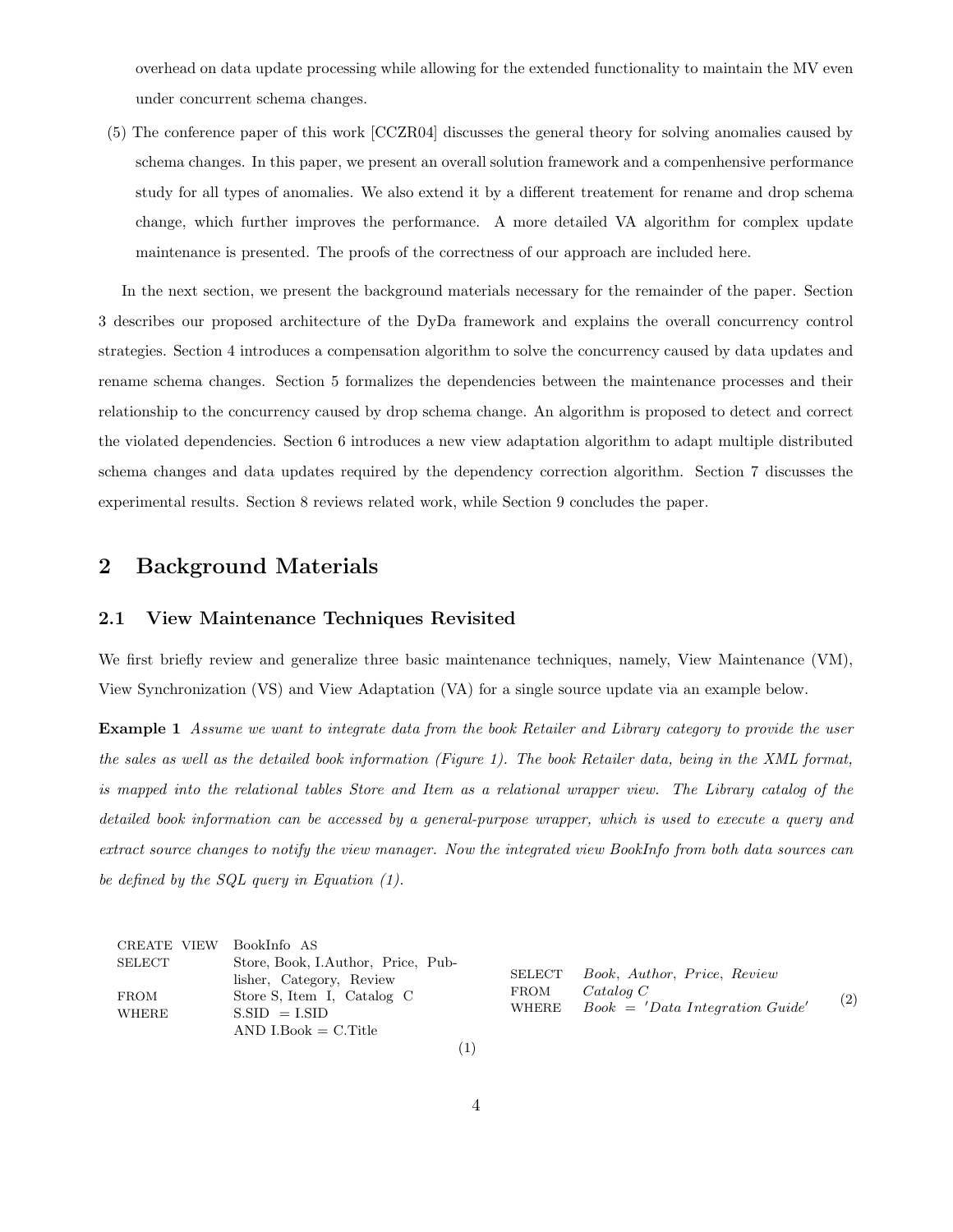

Figure 1: Description of View and Data Sources

#### 2.1.1 View Maintenance (VM)

View maintenance (VM) aims to incrementally maintain the view extent under a source data update (DU). The basic idea is to send a maintenance query based on the DU to calculate the delta change on the view extent. In Example 1, assume there is a new book to be inserted into the Item table. This new book is extracted by the wrapper as " $\Delta I$  = insert (10, 'Data Integration Guide', 'Adams', 35.99)". To determine its delta effect on the view, an incremental maintenance query (Query 2) [ZGMHW95] will be generated by decomposing the view query (1) into individual source queries. In other words, we compute  $\Delta V = \Delta I \Join$  Store  $\Join$  Catalog. We generalize this maintenance process M as " $M(DU) = r(VD)r(DS_1)r(DS_2)...r(DS_n)w(MV)c(MV)$ ", where VD is the view definition,  $DS_i$  is the data source with index i,  $r(DS_i)$  is the query sent to  $DS_i$ ,  $w(MV)$  and  $c(MV)$ are write and commit of the MV, respectively.

#### 2.1.2 View Synchronization (VS)

View Synchronization (VS) [NLR98, LNR02], on the other hand, aims at evolving the view definition when the schema of the base relation has been changed. Note that, a general mapping adaptation technique could also serve similar purpose [VMP03]. Two primitive types of source schema changes (SCs) that may affect the view defined upon them are considered: the RenameSC that renames the source attributes or relations and the DropSC that deletes attributes or relations. Note that add relations or attributes do not directly change the views, but they will be put into some knowledge bases [NLR98, LNR02].

It is straightforward to handle  $RenameSC$  by just modifying the corresponding view definition. To handle DropSC, the basic idea is to find some alternative sources to replace the dropped data. For example, assume the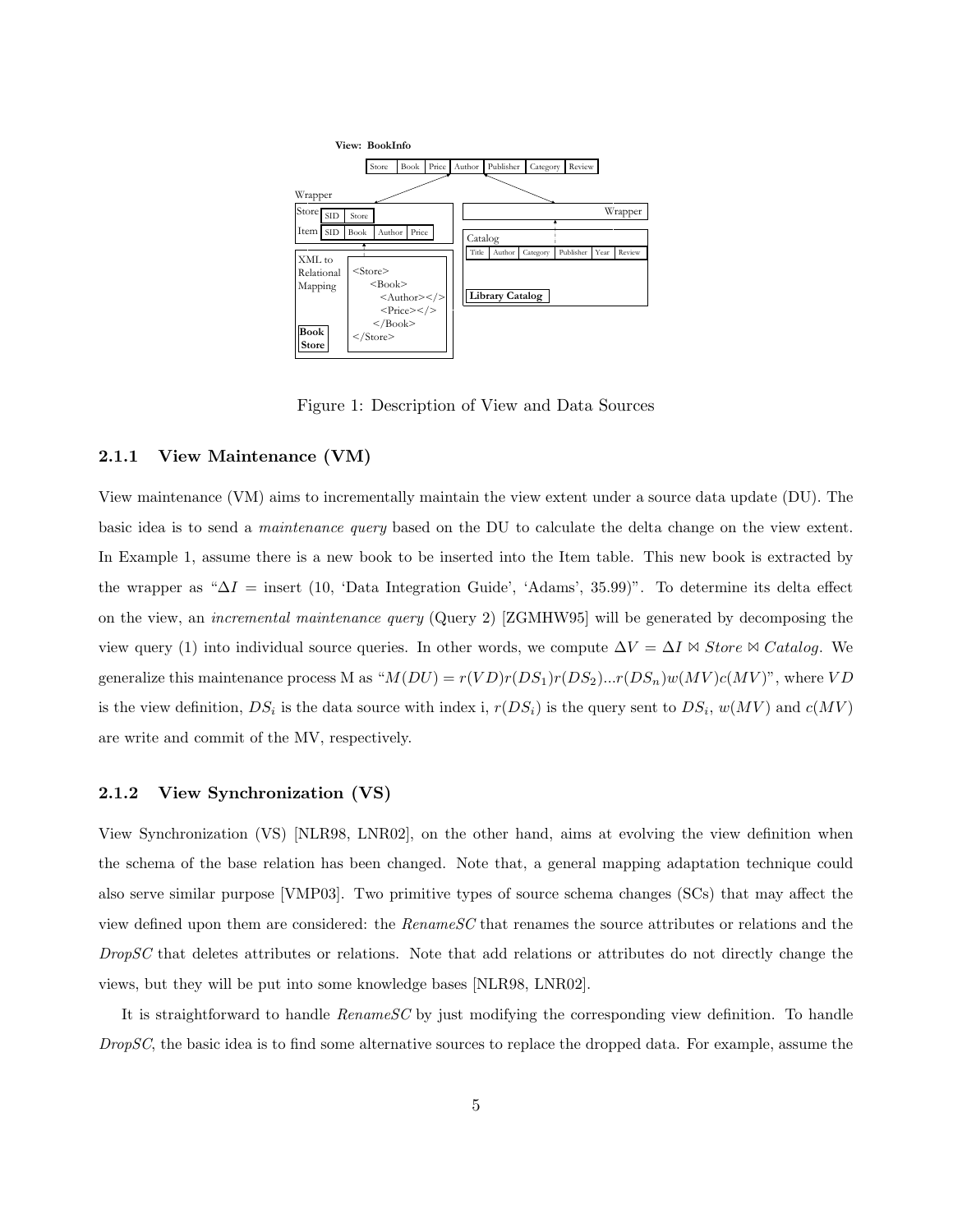Review attribute is no longer considered important and kept in the Catalog relation. The view synchronization process will locate some alternative table Comments in ReaderDigest data source for replacement based on the containment information. The new integration and rewritten query are shown in Figure 2 and Query (3).



Figure 2: View Synchronization for Drop Review Attribute

| CREATE VIEW BookInfo AS |                                         |                   |
|-------------------------|-----------------------------------------|-------------------|
| SELECT                  | Store, Book, I.Author, Price, Pub-      |                   |
|                         | lisher, Category, Comment as Re-        |                   |
|                         | view                                    | $\left( 3\right)$ |
| <b>FROM</b>             | Store S, Item I, Catalog C, Com-        |                   |
|                         | ments M                                 |                   |
| WHERE                   | $S.SID = LSID AND C.Title =$            |                   |
|                         | $M$ . Article AND I. Book $= C$ . Title |                   |

We generalize this algorithm using the notations in Table 1.

| Notation      | Meaning                                                                                  |
|---------------|------------------------------------------------------------------------------------------|
|               | Old view definition, defined as $R_1 \bowtie R_2 \bowtie  \bowtie R_n$                   |
| $V^{new}$     | New view definition, defined as $R_1^{new} \bowtie R_2^{new} \bowtie  \bowtie R_n^{new}$ |
| $R_i$         | Relation with index $i$ .                                                                |
| $R_i'$        | Relation $R_i$ after a number of updates.                                                |
| $R_i^{new}$   | The relation $R_i$ is replaced by $R_i^{new}$ after view synchronization.                |
| $\sigma(R_i)$ | State of relation $R_i$ describing both its schema and data.                             |

#### Table 1: Notations

Assume a relation  $R_i$  is dropped or some of its attributes are dropped, VS will find a replacement  $R_i^{new}$ based on the containment information for the dropped relation  $R_i$  [LNR02]. The view V is rewritten as  $V^{new} =$  $R_1... \bowtie R_{i-1} \bowtie R_i^{new} \bowtie R_{i+1}... \bowtie R_n$ . Note that  $R_i^{new}$  can be a join over several tables. In the above example,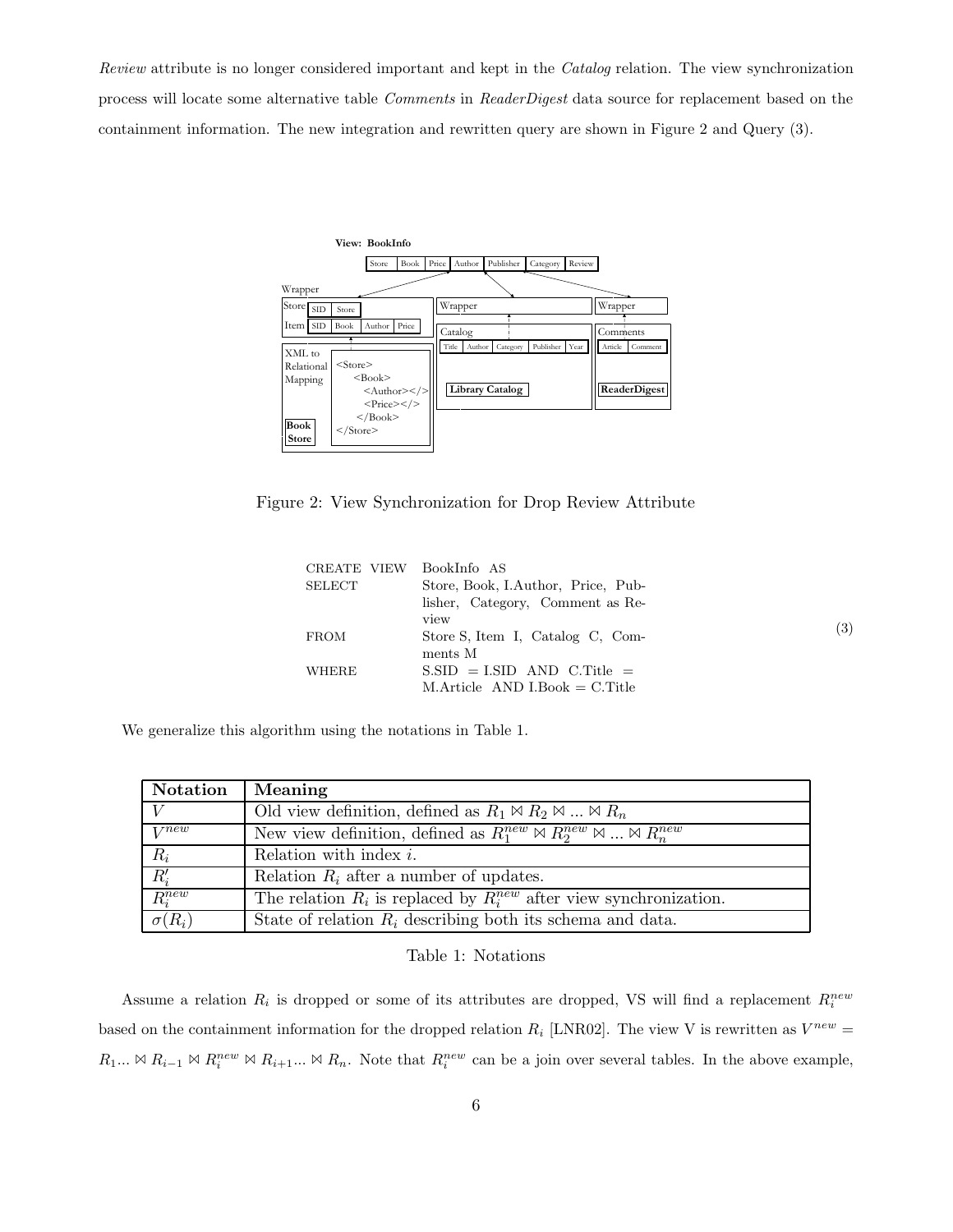VS locates an alternative source table Comments that can be used to replace the Review attribute in the view definition. A join is necessary between *Catalog'* and *Comments* to avoid a cartesian product. The resulting join Catalog'  $\triangle$  Comments can be viewed as a replacement of the original Catalog relation, denoted as Catalog<sup>new</sup>. We generalize this view synchronization process as  $M = r(VD)w(VD)c(MV)$ . Note that here the VD is an in-memory data structure. The  $w(VD)$  is just to modify that in-memory view definition in order to generate the maintenance query. The actual physical update of view definition (e.g., updating system catalog) is done in the  $c(MV)$ . One important feature of the view synchronization process is that the rewriting of the view query is not restricted to be equivalent to the original one in terms of their extent [LNR02, VMP03]. This is reasonable for information integration over a large scale and dynamic data sources. However, such non-equivalent rewriting makes the next step, view adaptation necessary.

#### 2.1.3 View Adaptation (VA)

View Adaptation (VA) [NR99, GMRR01] incrementally adapts the view extent after the rewriting of the view definition. Since RenameSC will not affect the view extent, there is no need to do any view adaptation work. For *DropSC*, since the rewritten view definition may not be equivalent to the original one, adaptation of the view extent to be consistent with the new view definition is mandatory. The basic idea in [NR99] is to first compute the delta between the old relation and the new replaced relation.

Assume the original view V is defined as  $V = R_1 \bowtie ... \bowtie R_{i-1} \bowtie R_i \bowtie R_{i+1} ... \bowtie R_n$  and the new view  $V^{new} = R_1 \Join ... \Join R_{i-1} \Join R_i^{new} \Join R_{i+1} ... \Join R_n$ . To incrementally compute  $V^{new}$  from V, we computer  $\Delta R_i = R_i^{new} - R_i$ . The view delta change is then evaluated as  $\Delta V = \Delta R_i \otimes R_1 ... \otimes R_{i-1} \otimes R_{i+1} ... \otimes R_n$ .

In combination with the view synchronization, the full maintenance process for a  $DropSC$  is generalized as " $M(Drop SC) = r(VD)w(VD)r(DS_1)r(DS_2)...r(DS_n)w(MV)c(MV)$ ". The maintenance of a RenameSC is generalized as " $M(Rename SC) = r(VD)w(VD)c(MV)$ ". Note that these high-level generalizations of various maintenance processes in this section are independent of the particular VM, VS or VA algorithms or even the underlying data model, which makes our proposed concurrency control strategy in this paper generally applicable to these known work.

#### 2.2 View Maintenance Anomalies

#### 2.2.1 Illustrative Examples

Using a motivating example, we now illustrate different types of the view maintenance anomalies that may arise when the data sources are autonomous.

Example 2 We use the data sources and view in Example 1. As mentioned in Section 2.1.1, given a data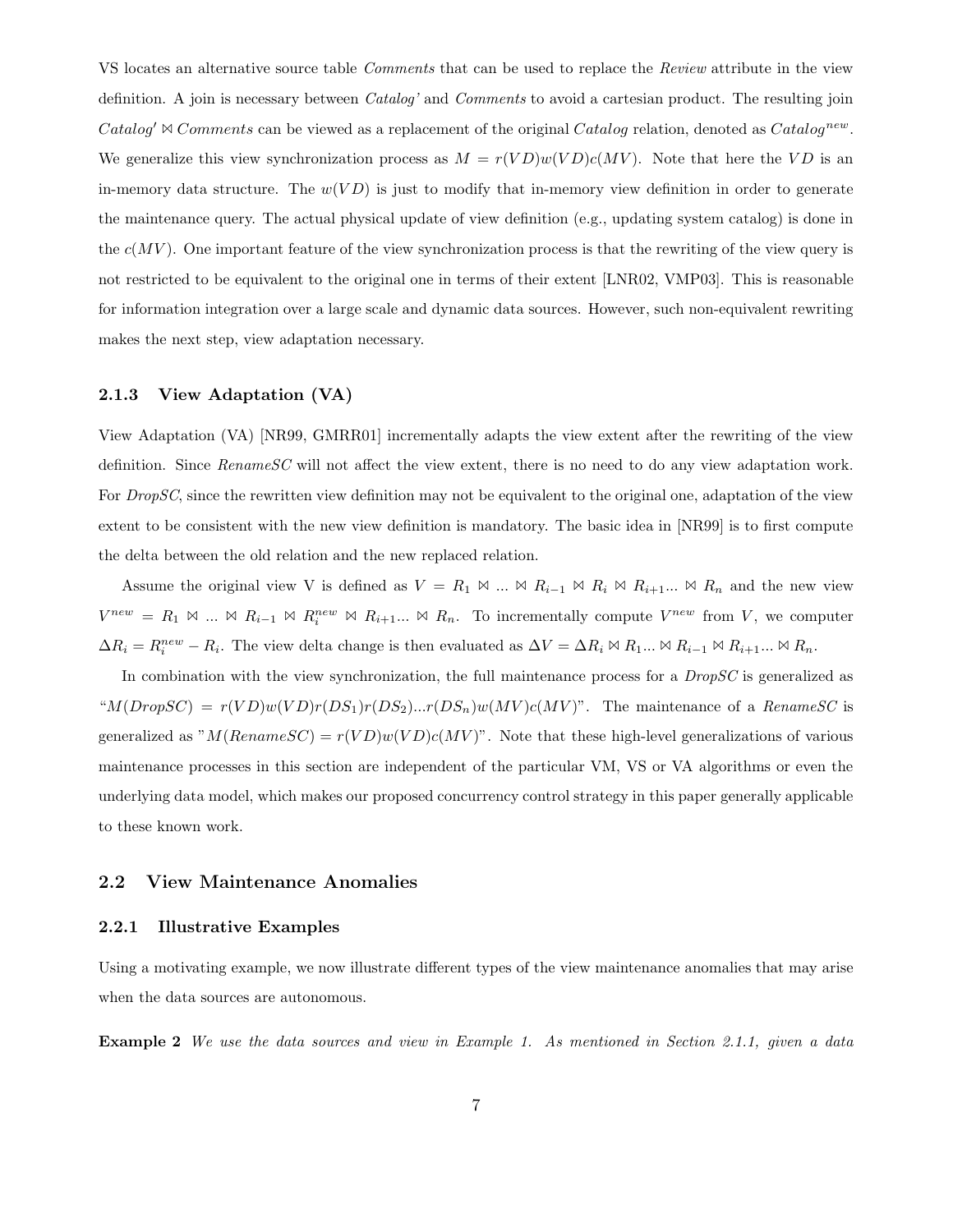update, " $\Delta I =$  insert (10, 'Data Integration Guide', 'Adams', 35.99)", the View Maintenance process will issue an incremental view maintenance query Q defined in Query (2). Two different anomalies can be distinguished during the processing of this maintenance query:

(a) **Duplication Anomaly**: Assume that before the execution of query  $(2)$ , the Catalog table committed a data update  $\Delta C =$  ('Data Integration Guide', 'Adams', 'Engineering', 'Princeton' ...). This new tuple would be included in the query result of query (2). Thus one final tuple ('Amazon', 'Data Integration Guide', 35.99, 'Adams', 'Princeton', 'Engineering') will be inserted into the view. However, later when the view manager processes  $\Delta C$ , the same tuple would be inserted into the view again. A duplication anomaly occurs due to concurrent data updates [ZGMHW95].

(b) Broken Query Anomaly: Now assuming the Review attribute is no longer kept in the Catalog table before query  $(2)$  is processed. Query  $(2)$  then faces a schema conflict and cannot succeed since the required column Review is no longer available.

Hence the anomaly is caused by the autonomy of sources that may conflict with the view maintenance process. A concurrent data update may result in an *incorrect query result* returned by a maintenance query while a concurrent schema change may result in a query failed to be processed by the respective data source.

#### 2.2.2 Types of Maintenance Anomalies

We formally define the anomalies below.

**Definition 1** Assume one update  $w(DS_i)$  at source  $DS_i$  and one update  $w(DS_j)$  at source  $DS_j$ . Maintenance of neither update has finished yet. We say that the update  $w(DS_j)$  conflicts with the maintenance  $M(w(DS_i))$ iff the source update  $w(DS_j)$  is committed at  $DS_j$  before the query  $r(DS_j)$  of  $M(w(DS_i))$  is answered. We call such a conflict view maintenance anomaly.

Note that the anomaly would never occur for  $M(RenameSC)$  because it does not send any maintenance queries (Section 2.1.3). While the anomaly could occur during either  $M(DU_1)$  or  $M(DropSC_1)$  due to another concurrent  $DU_2$ , Rename  $SC_2$  or  $Drop SC_2$ .

Based on the types of  $w(DS_i)$  and  $w(DS_j)$ , there are three types of maintenance anomalies (six cases) as listed in Table 2. Among them, the anomalies I are caused by concurrent  $DU$ , while the anomalies II are caused by concurrent RenameSC. The anomalies of type III are due to concurrent DropSC. The two cases in Example 2 are anomalies of type I and III, respectively.

Notice that for the anomalies I in Table 2, we still could get some query results returned, however the results may be incorrect. For the anomalies of II and III in Table 2, we may not even be able to get any query result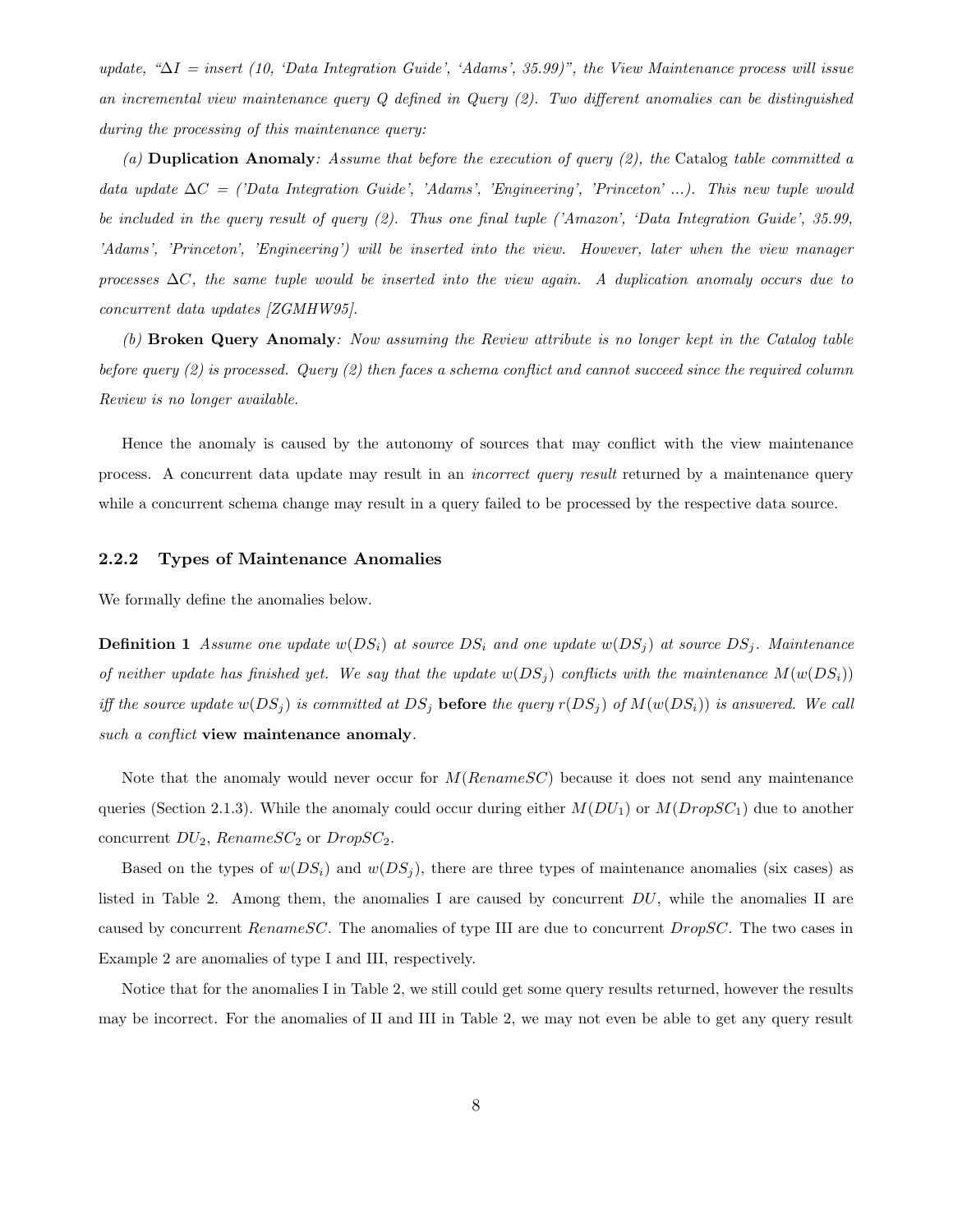| <b>Type</b> | Cases                                                         |
|-------------|---------------------------------------------------------------|
|             | A $DU_2$ concurrent to the maintenance of $M(DU_1)$           |
|             | A DU concurrent to the maintenance of $M(Drop \overline{SC})$ |
| Н           | A Rename SC concurrent to the maintenance of $M(DU)$          |
|             | A Rename SC concurrent to the maintenance of $M(Drop SC)$     |
| Ш           | A <i>DropSC</i> concurrent to the maintenance of $M(DU)$      |
|             | A $DropSC_2$ concurrent to the maintenance of $M(Drop SC_1)$  |

Table 2: Three Types of Maintenance Anomalies.

back due to the schema inconsistency between the maintenance query and the underlying sources. In this paper, we will introduce a comprehensive solution framework to solve all these anomalies.

# 3 The DyDa Framework

Figure 3 depicts the architecture of our DyDa view management system. The framework is divided into three spaces: view space, view manager space and remote source space. The view space houses the extent of the MV. It receives view deltas from the view manager space to refresh the MV. The remote source space is composed of data sources and their corresponding wrappers. We assume that all data source transactions are local to their respective sources and every data update and schema change at a data source is reported to the view manager once committed at the data source (or the changes can be detected and extracted by the wrapper).



Figure 3: Architecture of DyDa Framework

The view manager aims to maintain the MV under source updates. It consists of the general view management algorithms, such as VS, VA and VM as introduced in Section 2.1. These three algorithms allow the system to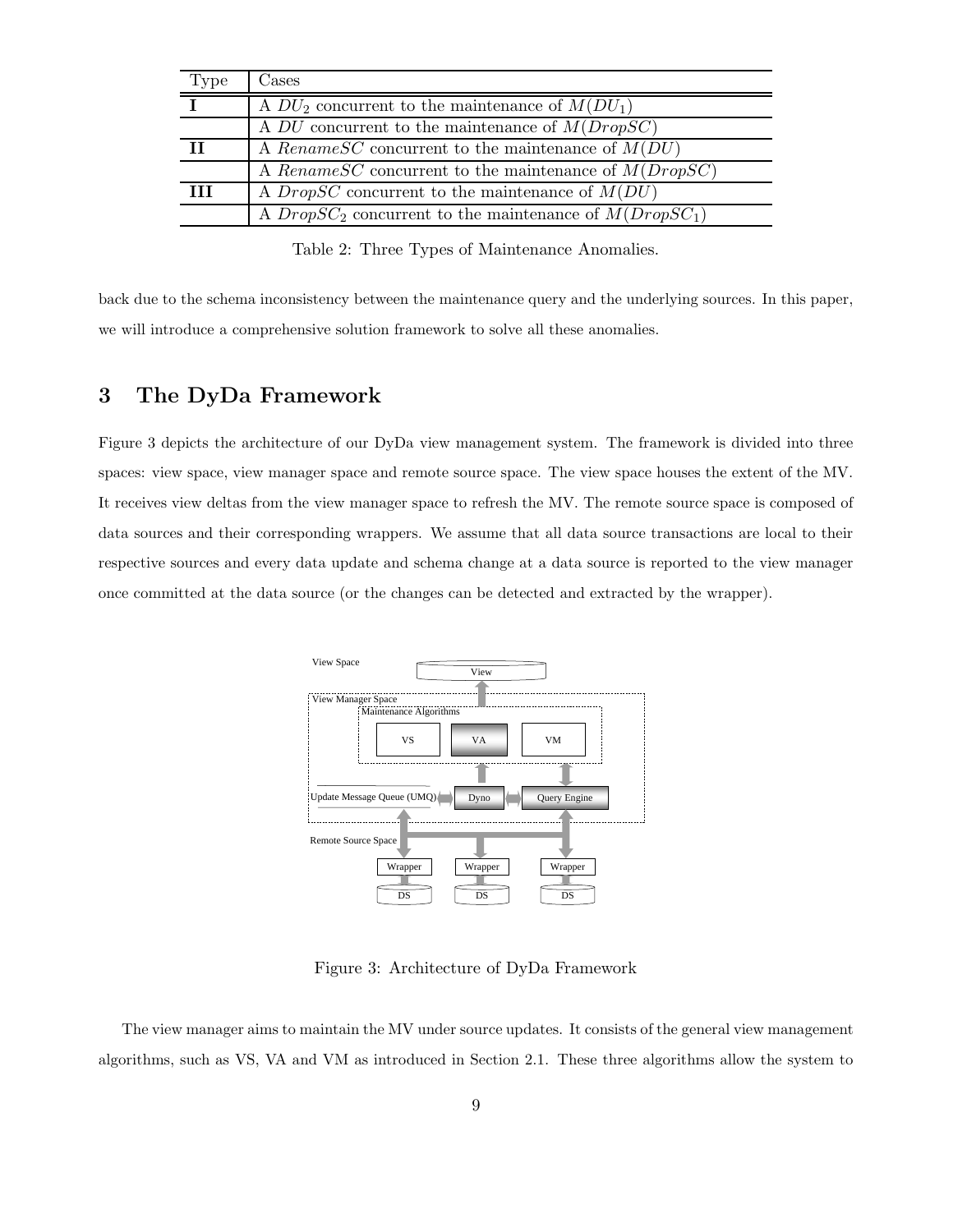handle individual data update and schema change. According to the type of source update, the view manager may use either VS, VA, or VM algorithms to update the MV correspondingly. In this layer, there are also Update Message Queue (UMQ) and the Query Engine. The UMQ collects and manages the committed updates from the data sources, which are either data updates or schema changes. After maintaining the head update in the queue, UMQ will remove it from the queue and start processing the next. The Query Engine is responsible for query processing, namely, sending down maintenance queries to individual data sources and then collecting and assembling the query results.

Furthermore, in Figure 3 we indicate all modules which contain extended functionalities in order to handle the anomaly problems as described in Section 2.2.2 by shading them. We propose different strategies to handle the three types of anomalies in Table 2. In particular, we distinguish between two categories of our concurrency control strategies, namely, intra-maintenance process and inter-maintenance process.

Intra-maintenance process strategy solves the concurrency within one maintenance process. More precisely, it solves the anomalies of type I and II by this technique. There has been extensive study in the literature [ZGMHW95, AASY97, ZGMW96, SBCL00] to solve anomaly I, namely, the concurrency caused by data updates. The basic idea is to use *compensation* to remove any erroneous tuples from the query result. We extend this method to compensate the maintenance query when there also exists conflicting RenameSC. Query Engine employs this algorithm when processing the maintenance query to solve the anomalies of type I and II within one maintenance process (Section 4). The essence of this technique is that it solves the anomalies in a fine level without affecting the whole maintenance process.

Inter-maintenance process strategy globally schedules the maintenance processes, which is particular important to solve anomaly of type III, i.e., concurrent *DropSC*. While the state-of-the-art view maintenance algorithms assume the order of maintenance of updates simply based on their arrival order, however, such order is no longer appropriate and may cause anomaly III. We formally identify that such anomalies are due to the violation of dependencies between the maintenance processes. To solve this, we introduce a dynamic maintenance scheduler (Dyno) to correct such anomalies by rescheduling the maintenance order (Section 5). An advanced VA algorithm (Section 6) is designed to process the mixed batches of updates scheduled by  $Dyno$ .

In the rest of this paper, we will demonstrate how these two different level strategies maintain the MV consistent with the data sources even all three anomalies occur in an interleaved fashion.

# 4 A Compensation Strategy for Anomalies I and II

In this section, we will introduce a compensation-based algorithm to solve the anomalies of type I and II when processing a maintenance query  $r(DS_i)$ . First, we need to determine the updates  $\langle w(DS_i) \rangle$  that are concurrent to this query. Similar to the prior work [AASY97, ZGMHW95], we rely this on a FIFO assumption.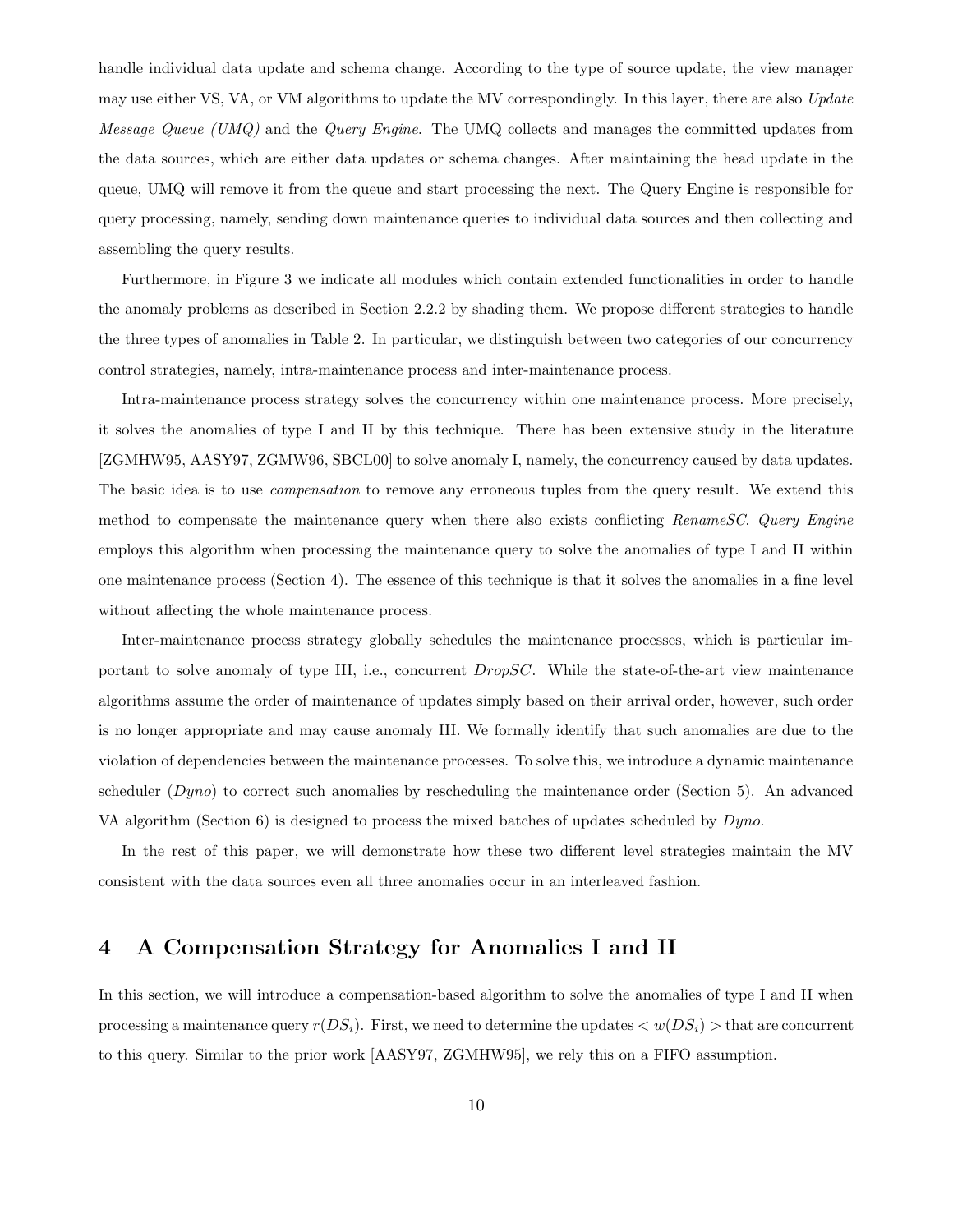Assumption 1 guarantees that when we receive the query result of  $r(DS_i)$ , all updates  $w(DS_i)$  committed prior than the answering of query  $r(DS_i)$  have already arrived the view manager in UMQ. If there exists DU among  $\langle w(DS_i) \rangle$ , then anomaly I occurs. If there exists RenameSC, then anomaly II occurs. If there exists DropSC, then anomaly III occurs.

When the concurrent updates  $\langle w(DS_i) \rangle$  contain only DUs, a number of algorithms in the literature [AASY97, ZGMHW95, ZGMW96] propose to use compensation queries to remove the erroneous tuples from the query results. Take the SWEEP algorithm in [AASY97] for example, suppose the returned maintenance query result  $r(DS_i)$  is  $\Delta R_j \bowtie R'_i$  instead of  $\Delta R_j \bowtie R_i$ . This error query result can corrected by  $\Delta R_j \bowtie R'_i$ .  $\Delta R_i \bowtie \Delta R_i$ , where  $\Delta R_i = \langle w(DS_i) \rangle$ .

However, if there exists  $RenameSC$  in  $\langle w(DS_i) \rangle$ , this basic compensation idea fails because the maintenance query  $r(DS_i)$  faces a schema conflict and fails to return any query results. But since the underlying data is still available and the only difference is the names, we can rewrite the query  $r(DS_i)$  by specifying the new names of  $DS_i$ . The high-level abstraction of this algorithm is shown in Figure 4.

```
GLOBAL DATA
UMQ: Queue; /* Update Message Queue */
DropSCFlag = FALSE: Boolean; /* DropSC flag, set true by UMQ_Manager */
MT: NameMappingTable /* Name in View Definition .vs. Current Name */;
Boolean FUNCTION Extended_Compensation(Query Q, QueryResult QR)
CDU: ConcurrentDUSet;
CRen: ConcurrentRenameSCSet;
BEGIN
1. CollectConcurrentUpdates(UMQ, QR, CDU, CRen);
2. if CRen is empty then
                return compensation_algorithm(Q, QR, CDU);
3. else
               UpdateMappingTable(MT, CRen);
                return Query_Engine(Q, QR);
END
Boolean FUNCTION Query_Engine (Query Q, QueryResult QR)
Query Q';
BEGIN
1. Q'=RewriteQuery(Q, MT);
2. ExecuteQuery(Q', QR);
3. If DropSCFlag = true then return false;
4. else
           return Extended_Compensation(Q', QR);
END
```
Figure 4: Compensation Algorithm for Anomalies I and II

We employ a name mapping table which describes the metadata name in the view definition and its current name. These two names are initially equivalent. As mentioned early, the Query Engine is used to execute the maintenance query which is decomposed from the view definition by either VM or VA. This maintenance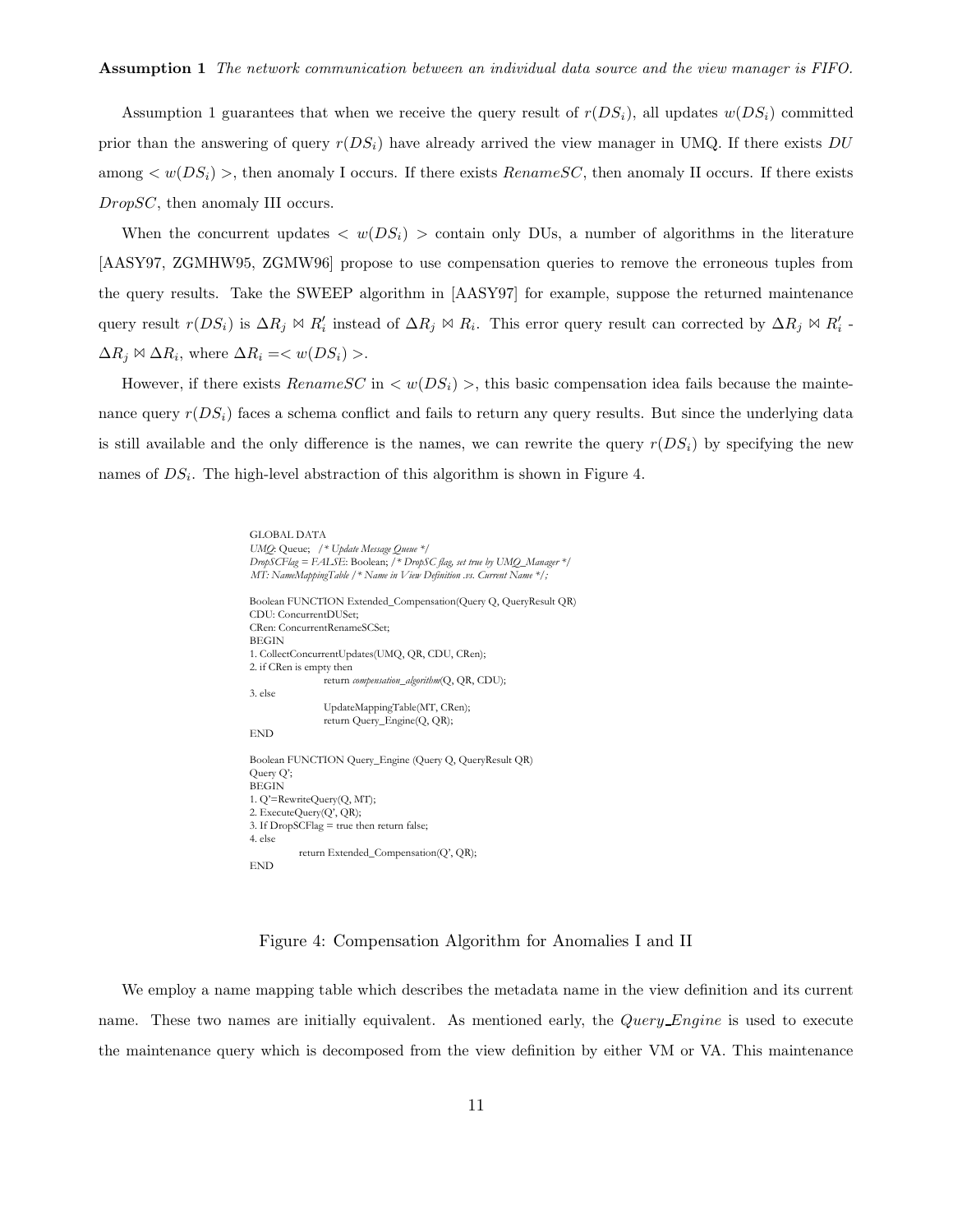query will first be rewritten using the current name of data sources. Then we apply our proposed compensation algorithm to correct the maintenance query results if no anomaly III, i.e.,  $DropSC$  occurs <sup>1</sup>.

Our extended compensation algorithm first collects the concurrent source updates in line 1 by the FIFO assumption. If there is no concurrent  $RenameSC$ , we can apply any of the existing compensating algorithm [AASY97, ZGMHW95, ZGMW96] for data updates in line 2. If the concurrent RenameSC does occur, we need to update the name mapping table to change the current metadata name and re-execute this query.

**Theorem 1** Assume the data source state  $\sigma(DS_i)$  evolves to the state  $\sigma(DS'_i)$  by updates  $\{w(DS_i)\}\$ . The maintenance query result  $r(\sigma(DS_i'))$  can be compensated to  $r(\sigma(DS_i))$  by our compensation algorithm iff  $w(DS_i)$ is either DU or RenameSC.

**Proof:** First, we define  $\sigma_D(DS_i)$  as the data state and  $\sigma_S(DS_i)$  as the schema state of  $DS_i$ . By definition, we have  $\sigma(DS_i) = (\sigma_D(DS_i), \sigma_S(DS_i))$ . Since  $\sigma(DS_i) \stackrel{\{w(DS_i)\}}{\longrightarrow} \sigma(DS'_i)$ , we have  $(\sigma_D(DS_i), \sigma_S(DS_i)) \stackrel{\{w(DS_i)\}}{\longrightarrow} \sigma(DS'_i)$  $(\sigma_D(DS_i'), \sigma_S(DS_i'))$ . Next, the query  $r(\sigma(DS_i))$  can also be precisely defined as  $r(\sigma_D(DS_i), \sigma_S(DS_i))$  =  $P(\sigma_D(DS_i))$ . That is the query r is written based on the schema state of  $\sigma_S(DS_i)$  and executed predicates P on data state  $\sigma_D(DS_i)$ .

1). We first consider the case when all  $w(DS_i)$  are data updates  $\{DU_i\}$ , i.e.,  $\sigma_S(DS_i) = \sigma_S(DS'_i)$ . Hence  $r(\sigma_D(DS_i'), \sigma_S(DS_i)) = r(\sigma_D(DS_i'), \sigma_S(DS_i')) = P(\sigma_D(DS_i'))$ . This is a known problem and a number of existing solutions [AASY97, SBCL00, ZGMHW95], generalized as function Comp that can generate the query result  $P(\sigma_D(DS_i))$  by  $Comp(P(\sigma_D(DS_i')), \{DU_i\}).$ 

2). Next, we consider the case when in addition to  $\{DU_i\}$ ,  $\{w(DS_i)\}$  also contains RenameSC, i.e.,  $\{w(DS_i)\} = \{DU_i\} \cup \{Rename SC_i\}.$  We have  $\sigma_D(DS_i) \stackrel{\{DU_i\}}{\longrightarrow} \sigma_D(DS_i'')$  and  $\sigma_S(DS_i) \stackrel{\{Rename_i\}}{\longrightarrow} \sigma_S(DS_i'').$ The original query  $r(\sigma_D(DS_i''), \sigma_S(DS_i))$  is not valid, because the data state and schema state is not consistent. The rewritten query  $r(\sigma_D(DS_i''), \sigma_S(DS_i''))$  returns the result  $P(\sigma_D(DS_i''))$ .

An important property of RenameSC is that it only modifies the schema name not the actual data, i.e.,  $\sigma_D(DS_i') = \sigma_D(DS_i'')$ . Hence we back to first case by applying  $P(\sigma_D(DS_i)) = Comp(P(\sigma_D(DS_i''))$ ,  $\{DU_i\}) =$  $Comp(P(\sigma_D(DS_i')), \{DU_i\})$ . Note that this technique does not work for  $DropSC$  since the data state is also changed by DropSC. п

# 5 Detection and Correction of Anomaly III

Section 4 guarantees that if there is no concurrent  $DropSC$ , the compensation solution can successfully generate the correct maintenance query result. However, if there exists any concurrent  $DropSC$ , i.e., anomalies of type

<sup>&</sup>lt;sup>1</sup>The *DropSCFlag* is an important optimization as we will see later.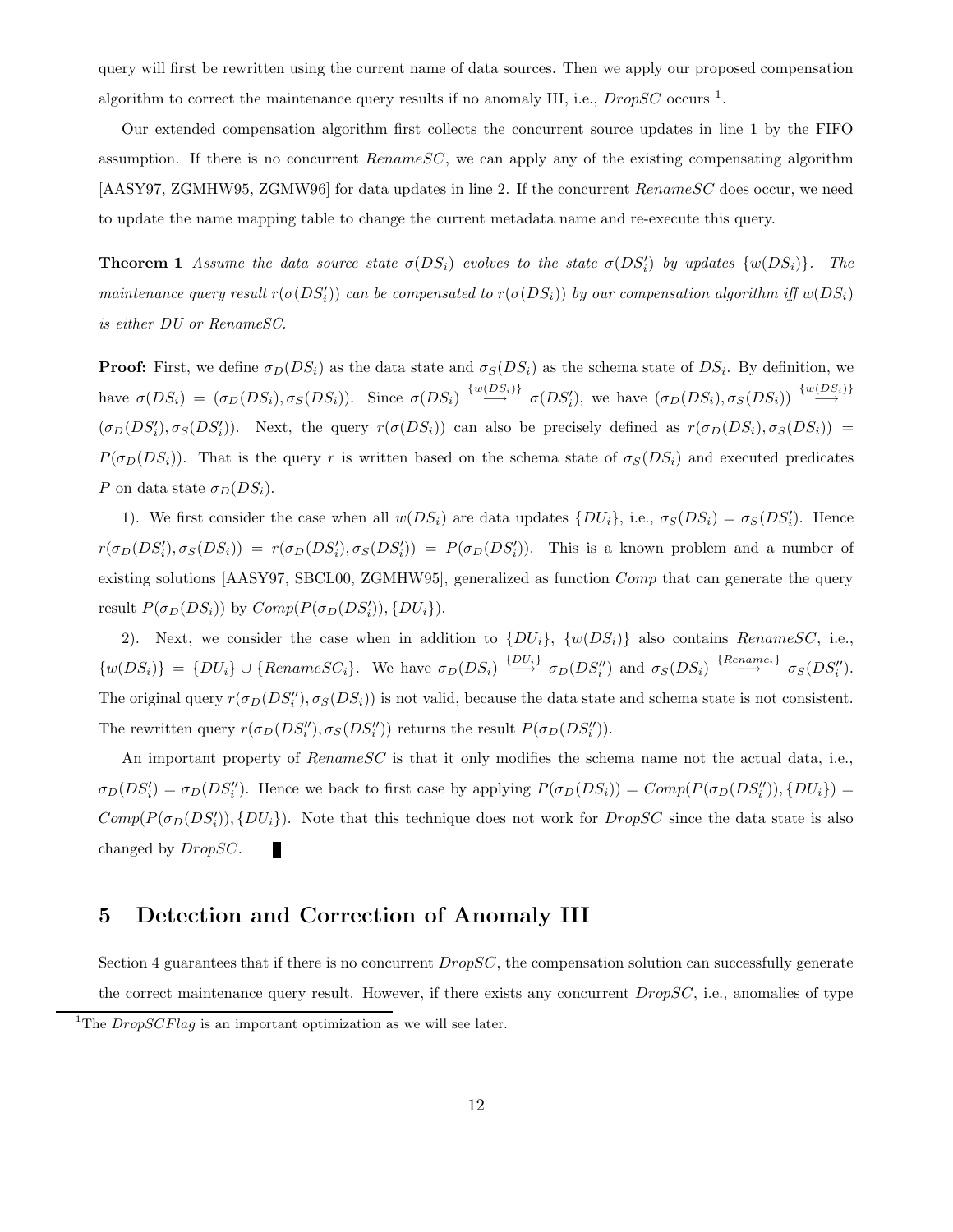III, the solution no longer works. In this section, we describe that the reasons for this are the violations of dependencies between maintenance processes. We first formalize the dependencies and point out their relationship to the anomalies III then propose algorithms to solve them.

#### 5.1 Dependencies among Maintenance Processes

#### 5.1.1 Concurrent Dependency

There are two cases for anomalies III, namely, the maintenance process  $M(DU_1)$  or  $M(DropSC_2)$  conflicts with another  $DropSC_3$ . More formally, assume the  $DU_1$  or  $DropSC_2$  occurs at source  $DS_i$  and the  $DropSC_3$  occurs at  $DS_j$ , respectively. Their maintenance processes are generalized as " $M(DU_1) = r_1(VD)r_1(DS_1)r_1(DS_2)...r_1(DS_n)$  $w_1(MV)c_1(MV)$ ", " $M(DropSC_2) = r_2(VD)w_2(VD)r_2(DS_1)r_2(DS_2)...r_2(DS_n)w_2(MV)c_2(MV)$ " and " $M(DropSC_3)$  $= r_3(VD) w_3(VD) r_3(DS_1) r_3(DS_2)...r_3(DS_n) w_3(MV) c_3(MV)$ " in Section 2.1. By Definition 1, there is conflict between  $r_1(DS_i)/DropSC_3$  or  $r_2(DS_i)/DropSC_3$ .

Notice that there is also a read-write conflict on the view definition between these maintenance processes, i.e.,  $r_1(VD)/w_3(VD)$  and  $r_2(VD)/w_3(VD)$ . Interestingly, this conflict on the view definition is the reason for the conflict between  $r_1(DS_j)/DropSC_3$  or  $r_2(DS_j)/DropSC_3$ . The rationale is that the query  $r_1(DS_j)$ ,  $r_2(DS_j)$  has been constructed based on the read of the view definition  $r_1(VD)$ ,  $r_2(VD)$ . For instance, in Example 1.b, the maintenance query  $(2)$  is constructed based on the view definition query  $(1)$  over Catalog. If this view definition read  $r_1(VD)$ ,  $r_2(VD)$  conflicts with  $w_3(VD)$ , the constructed query  $r_1(DS_i)$ ,  $r_2(DS_i)$  may no longer reflect the actual schema of  $DS_i$ .

**Definition 2** Let  $w(DS_i)$  and  $w(DS_j)$  denote two updates committed on data sources  $DS_i$  and  $DS_j$ , where  $w(DS_i)$  is either a DU or DropSC. The view manager has not finished maintenance for either of them. We say that maintenance process  $M(w(DS_i))$  is **concurrent dependent (CD)** on maintenance process  $M(w(DS_i))$ , denoted by  $M(w(DS_i)) \stackrel{cd}{\longleftarrow} M(w(DS_i))$  iff  $M(w(DS_i))$  contains read view definition and  $w(DS_i)$  is a DropSC that  $M(w(DS_i))$  contains write view definition.

Concurrency dependency defines the relationship between maintenance processes over critical resource view definition. There is a close relationship between concurrent dependency and anomaly of type III as will be explained in Section 5.2. Note that there are several differences between the *concurrent dependencies* and waitfor dependencies in traditional transactions [BHG87]. First, the conflict is on the view definition not on the actual tuples. Second, even if the maintenance of a sequence of updates is processed in a serial fashion, dependencies between them may still occur. The rationale is that the source updates are committed autonomously and thus may conflict with any ongoing maintenance processes. Third, the dependency direction is always from a write to a read of the view definition since the concurrent schema change may invalidate the old view definition and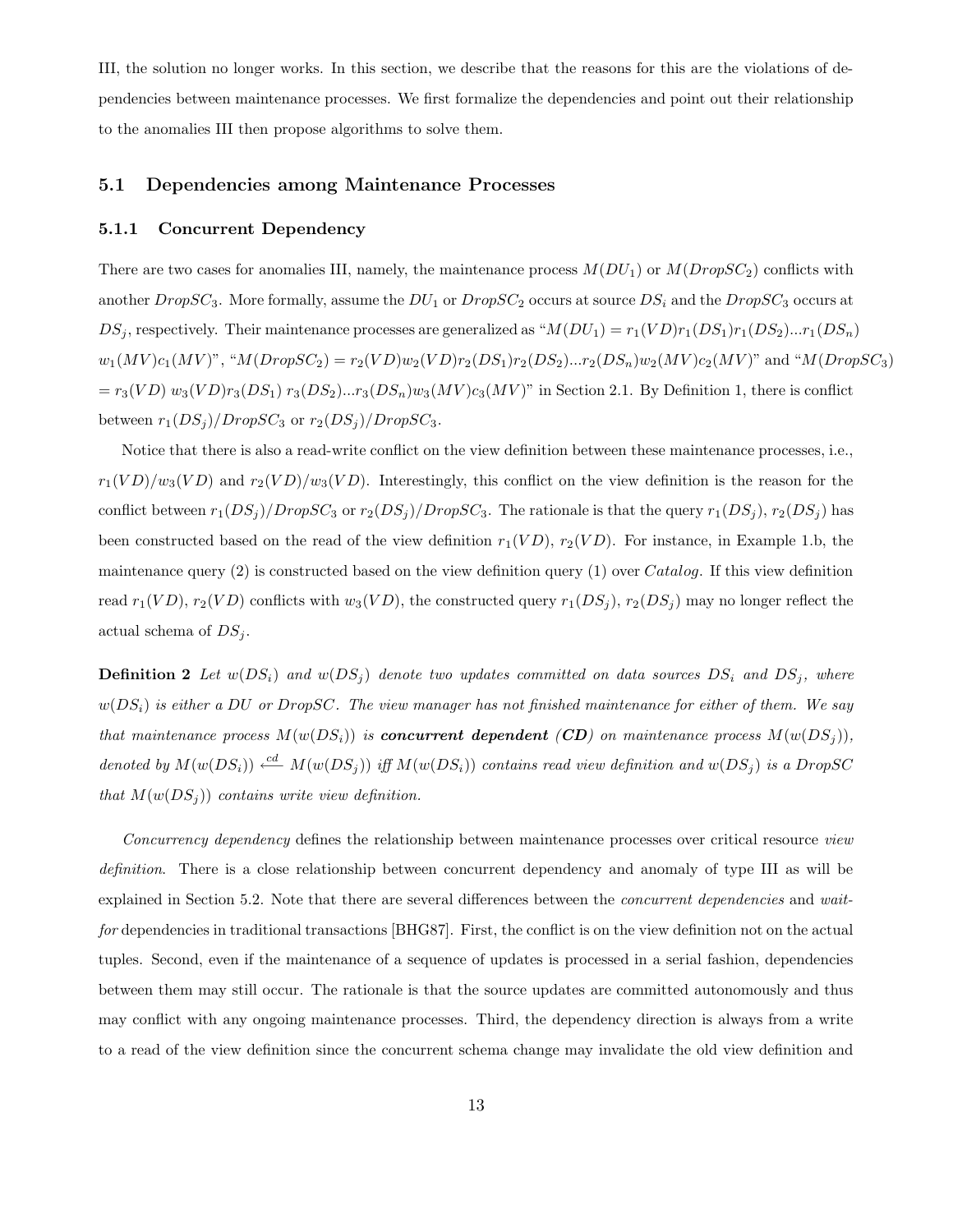consequently any ongoing maintenance processes. The concurrency of the second case of Example 2 in Section 2.2.1 is of type " $DU \stackrel{cd}{\longleftarrow} DropSC$ ". An example of " $DropSC_1 \stackrel{cd}{\longleftarrow} DropSC_2$ " will be given in Section 5.3.

#### 5.1.2 Semantic Dependency

The MV is maintained consistent if it reflects some valid state of each data source,  $\sigma(DS_i)$ . Assume the state of  $DS_i$  evolves as  $\sigma(DS_i) \stackrel{\Delta^1}{\longrightarrow} \sigma(DS_i^1) \stackrel{\Delta^2}{\longrightarrow} \sigma(DS_i^2)$ . It is important for MV to maintain  $\Delta^1$  and  $\Delta^2$  in that order. If the MV maintains  $\Delta^2$  first, then MV reflects the data source state  $\sigma(DS_i')$  as  $\sigma(DS_i) \stackrel{\Delta^2}{\longrightarrow} \sigma(DS_i')$ , which is neither  $\sigma(DS_i^1)$  nor  $\sigma(DS_i^2)$ . In this case, *Strong consistency* [ZGMHW95] that MV reflects the valid state of data sources in the same order cannot be achieved. Furthermore, the MV consistency may not even *converge*, i.e., the final state may be invalid too. For example, assume that there are two updates from the same relation, either an insert tuple A followed by a delete A, or a rename B to C and then rename C to D. If we reverse their maintenance order, we cannot correctly maintain the MV.

Thus it is necessary to preserve the processing order of updates from shared resources such as the same tuple, the same attribute or the same relation in the examples above. For simplicity, we employ the idea of the same relation here. We now formally define this as a **semantic dependency** (SD).

**Definition 3** Assume two updates  $w_1(DS_i)$  and  $w_2(DS_i)$  from data source  $DS_i$ , then  $M(w_2(DS_i))$  is **semantic** dependent (SD) on  $M(w_1(DS_j))$ , denoted by:  $M(w_2(DS_i)) \stackrel{sd}{\longleftarrow} M(w_1(DS_i))$  iff  $w_1(DS_i)$  is committed before  $w_2(DS_i)$ .

#### 5.2 Dependency Properties

The two types of dependencies, *concurrent dependency* and *semantic dependency* share an important property, namely, both represent constraints on the maintenance order between updates. Hence we now abstract them as one common concept.

**Definition 4** For two updates  $m_1$  and  $m_2$ , we define  $M(m_2)$  is **dependent on**  $M(m_1)$ , denoted by  $M(m_2) \leftarrow$  $M(m_1)$  if either  $M(m_2)$  is concurrent dependent on  $M(m_1)$  by Definition 2 or  $M(m_2)$  is semantic dependent on  $M(m_1)$  by Definition 3.

**Definition 5** Given two updates  $m_1$  and  $m_2$  in the UMQ. If  $m_1$  precedes  $m_2$  in the Update Message Queue (UMQ), then we denote this by " $pos(m_1, UMQ) \prec pos(m_2, UMQ)$ ". We define the **dependency relationship** between  $M(m_1)$  and  $M(m_2)$  to be:

- 1. **independent** iff there is no dependency between  $M(m_1)$  and  $M(m_2)$  by Definition 4.
- 2. safe dependent iff  $pos(m1, UMQ) \prec pos(m2, UMQ)$  and all dependency orders between  $M(m_1)$  and  $M(m_2)$  by Definition 4 are  $M(m_2) \leftarrow M(m_1)$ .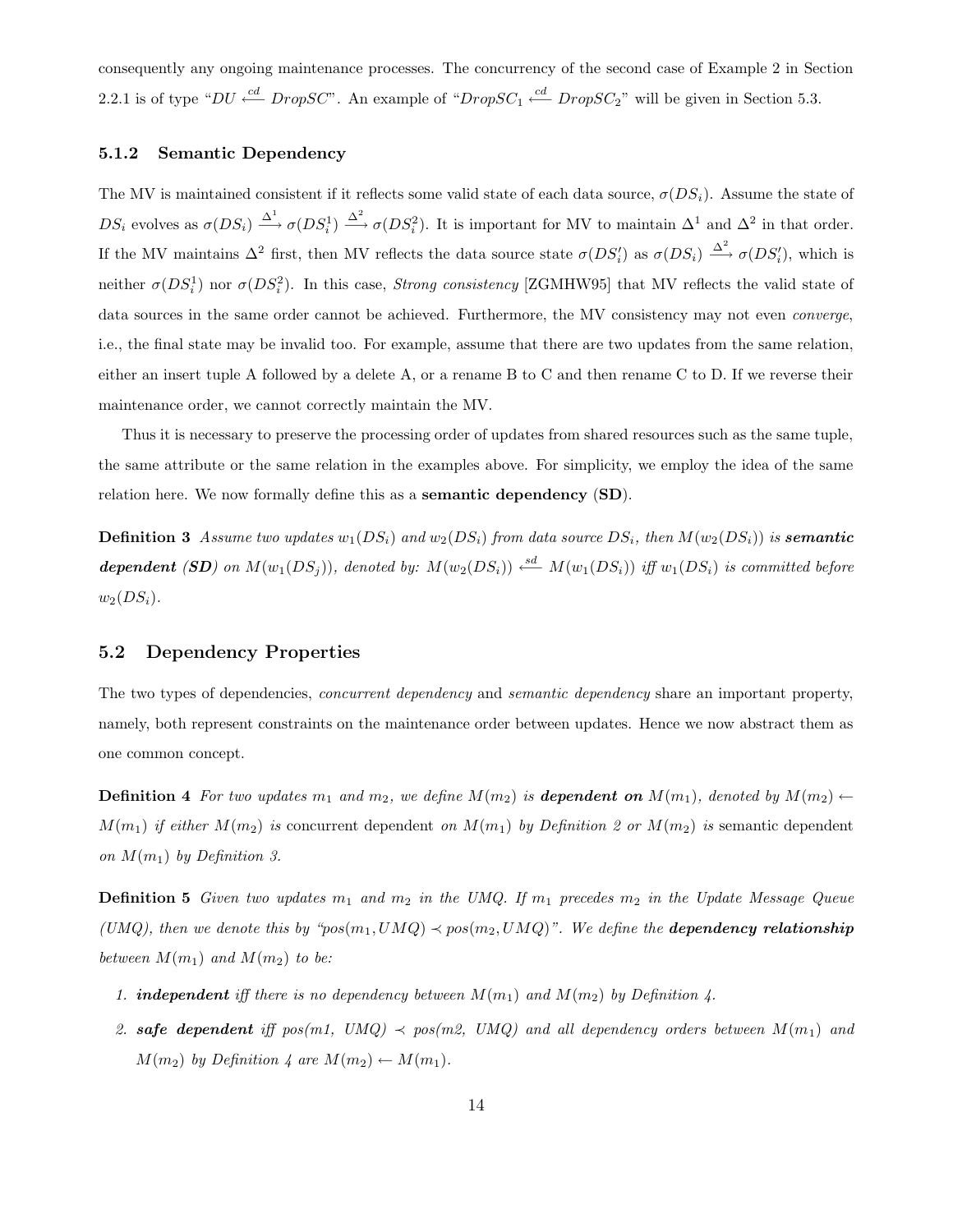# 3. unsafe dependent iff  $pos(m1, \text{UMQ}) \prec pos(m2, \text{UMQ})$  and there is at least one dependency  $M(m_1) \leftarrow$  $M(m_2)$ .

Consider the second case of Example 1. The concurrent dependency is  $DU \stackrel{cd}{\longleftarrow} DropSC$ . However, since the  $pos(DU, UMQ) \prec pos(DropSC, UMQ)$ , this dependency is unsafe by Definition 5. It is obvious that if  $M(m_2)$  is dependent on  $M(m_1)$ , then the maintenance  $M(m_1)$  must be processed before  $M(m_2)$ . For a semantic dependency, the required order is obvious as discussed in Section 5.1.2. For a *concurrent dependency*, as shown in Section 5.1.1, the write view definition operation has to be done first to solve the read-write conflict on view definition. The concurrent schema change invalidates the view definition, hence rewriting it becomes critical.

**Theorem 2** An anomaly III occurs during the maintenance  $M(w(DS_i))$  only if there is at least one unsafe concurrent dependency  $M(w(DS_i)) \stackrel{cd}{\longleftarrow} M(w(DS_i)).$ 

An anomaly of type III implies an *unsafe* dependency, but not vice versa. The proof is straightforward. If an anomaly III occurs during the maintenance of  $w(DS_i)$ , by Definition 1, then there is a *DropSC* denoted as  $w(DS_j)$  that conflicts with  $M(w(DS_i))$ . By Definition 2, there is *concurrent dependency*  $M(w(DS_i)) \leftarrow d M(w(DS_i))$ . Since  $M(w(DS_i))$  is scheduled before  $M(w(DS_i))$ , this concurrent dependency is unsafe. П

Since the two types of dependencies both represent constraints between maintenannce processes, we now put them together in a common structure.

**Definition 6** A Dependency Graph is a directed graph  $G=(V,E)$  with the set of nodes V denoting all updates  $m_i$  in the UMQ and with the set of directed edges E denoting the dependencies  $e(m_i, m_j)$  between two updates  $m_i$  and  $m_j$  iff a concurrent dependency or a semantic dependency exists between  $M(m_i)$  and  $M(m_j)$ .

The complexity of identifying *concurrent dependencies* between maintenance processes is  $O(mn)$ , where m is the number of  $DropSC$  and n is the number of updates. The reason is that each *concurrent dependency* involves at least one DropSC. In the worst case, one DropSC would have one concurrent dependency to all other updates. Second, the complexity of building *semantic dependencies* between updates is  $O(n)$ , where n is the number of updates. To achieve this, we can create one bucket for each data source and scan the list of updates once. Thus the time complexity of building a *dependency graph* is  $O(mn) + O(n)$ , i.e.,  $O(mn)$ .

### 5.3 Cyclic Dependencies

A set of dependencies may comprise a cycle as illustrated by the example below. This is similar to the deadlock in serializability theory [BHG87]. Given the source relations from Example 1, let us refer to the drop of Review attribute as  $SC_1$ . Now assume the *Bookstore* tunes the mapping of the XML documents as shown in Figure 5, which we refer as  $SC_2$ .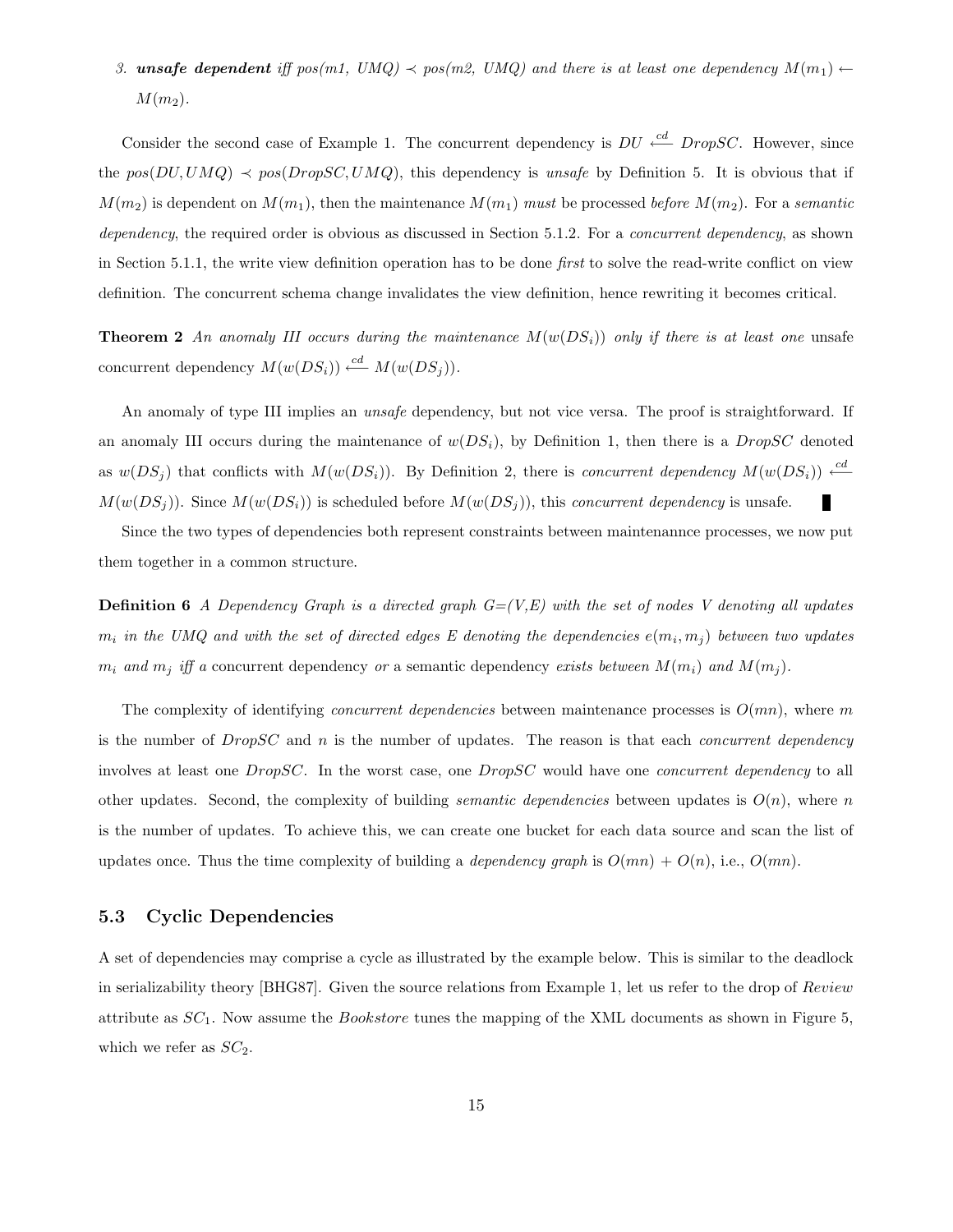

Figure 5: Concurrent Tuning of XML Mapping

Assume these schema changes  $SC_1$ ,  $SC_2$  have already been committed at their data sources. If we process  $SC_1$  first, the view definition may be rewritten into Query (3) (Section 2.1.2). However, this new view definition is no longer consistent with the sources since the table *Store* or *Item* is no longer available due to  $SC_2$ . Similarly, if we process  $SC_2$  first, the view definition may be rewritten into Query (4). Again, the view definition is not valid since the attribute  $Review$  is no longer available due to  $SC<sub>1</sub>$ . Hence the maintenance query constructed based on either of these two view definitions would fail. We call such situation a *cyclic* dependency.

| CREATE VIEW | $BookInfo'$ AS                                               |
|-------------|--------------------------------------------------------------|
| SELECT      | $Store$ , Book, S.Author, Price, Publisher, Category, Review |
| FROM        | $StoreItems S$ , Catalog C                                   |
| WHERE       | $S.Book = C.Title$                                           |

By Definition 2, there are concurrent dependencies  $M(SC_1) \stackrel{cd}{\longleftarrow} M(SC_2)$  and  $M(SC_2) \stackrel{cd}{\longleftarrow} M(SC_1)$ . This comprises a cycle. Intuitively, the reason is that all these updates in a "cycle" modify the source schema. If the view manager rewrites the view definition based on a subset of them, the view definition is still not consistent with the underlying sources. To handle such cyclic dependencies, aborting some of the source updates as often used to resolve the deadlock in traditional databases is not feasible since the source updates have already been autonomously committed and cannot be aborted. A viable idea is to consider all these updates at the same time as we will elaborate later.

#### 5.4 Dyno: Detection and Correction of Unsafe Dependencies

After we detect an *unsafe* dependency between the maintenance processes, we need to reschedule the maintenance processes to turn the unsafe dependencies into safe ones (or equivalently speaking, we need to reorder the updates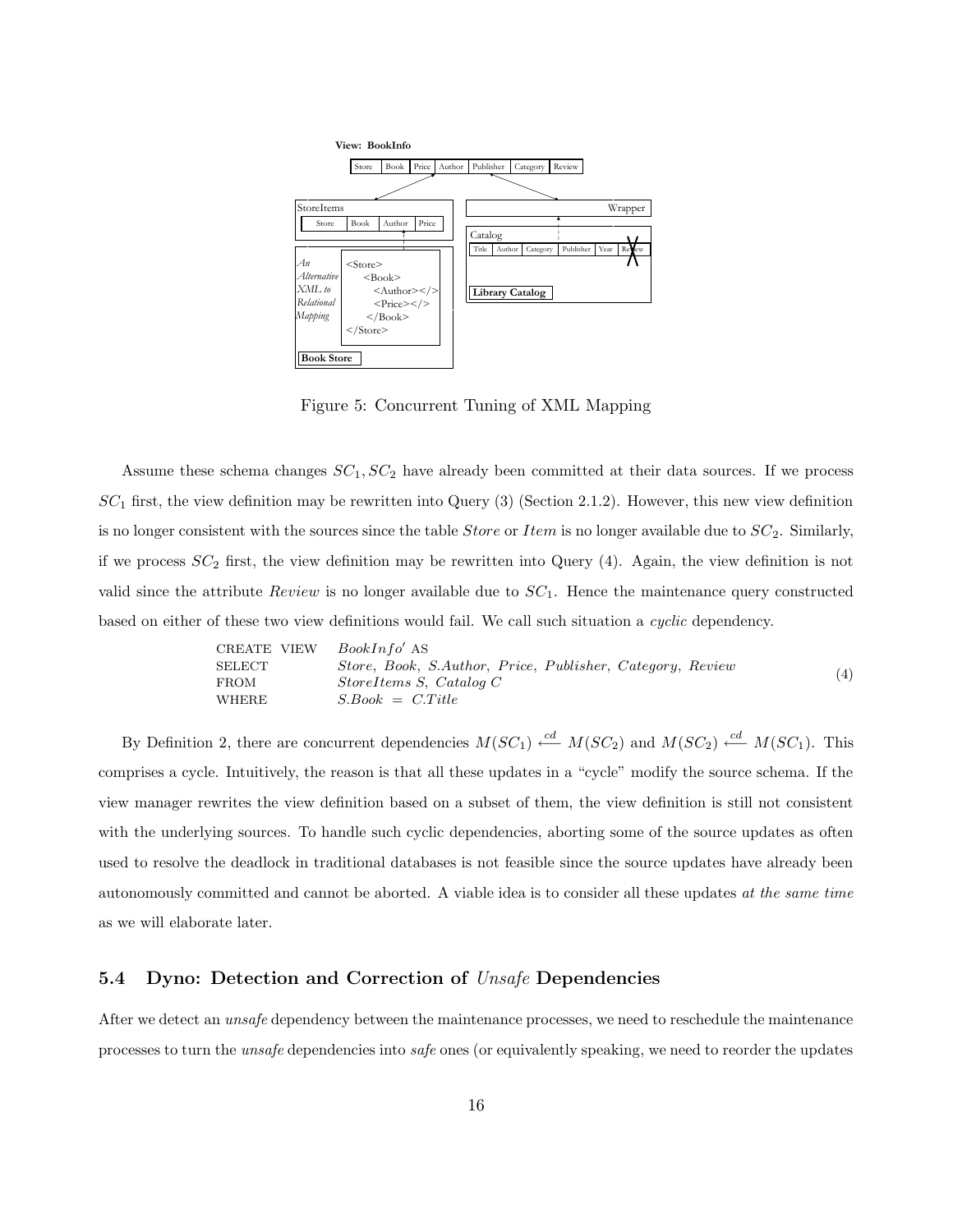in the UMQ). We achieve this by sorting the *dependency graph* constructed during the detection phase.

**Theorem 3** Given a fixed number of updates, if the dependency graph is acyclic, we can obtain a maintenance order with all dependencies safe.

Theorem 3 holds since given an acyclic dependency graph, we can simply apply a *topological sort* algorithm [Tar72] to obtain a partial order of nodes. The complexity is  $O(n+e)$ , where n is the number of nodes (updates) and  $e$  is the number of edges (dependencies). This way we obtain an order of updates that has all dependencies in their safe direction.

However, if the dependency graph is cyclic as shown in Section 5.3, the topological sort algorithm cannot generate a partial order [Tar72]. For this, we first identify all cycles in the dependency graph (similar to identifying strong connected components in [Tar72], with complexity also  $O(n+e)$ ). Traditional transaction processing [BHG87] breaks the cycle (or deadlock) by removing one of the nodes in the cycle, in other words, aborting one of the transactions. However, this strategy is not appropriate here because the source update is autonomous and hence not abortable. Instead of removing one node, we propose to merge these nodes (updates) into a merged one to be processed at a time. The intuition of the merge operation is that since we cannot process these updates separately, we instead process them in one atomic batch. This however requires a new view adaptation algorithm capable of processing such combined batches of updates which we will describe in Section 6. After removing all cycles in the dependency graph, we can apply *topological sort* again to the now acyclic dependency graph to obtain a maintenance order with all dependencies safe.



 $\longrightarrow$  Concurrency Dependency  $-\rightarrow$  Semantic Dependency

Figure 6: Examples of Unsafe Dependency Correction

Figure 6 depicts this dependency correction algorithm for our running example. Assume in the view (1) of Example 1, three updates occur, namely, one data update  $DU_1$  ( $\Delta I$  in Example 2) then two schema changes  $(SC_1$  and  $SC_2$  in Section 5.3), in that order. Since  $DU_1$  and  $SC_2$  are from the same source, there is a semantic dependency between them. Several *concurrent dependencies* are unsafe initially, such as  $DU_1 \leftarrow SC_1$  and  $SC_1 \leftarrow SC_2$ . Figure 6 illustrates the merge step of these three nodes into one big node to make the dependency graph acyclic. The final schedule is to maintain these updates altogether in one batch.

We now introduce a dynamic maintenance scheduler  $Dyno$  utilizing the above basic idea for solving the anomaly of type III. Figure 7 details the Dyno algorithm. Dyno checks the DropSCFlag in line 1 before the maintenance processing. If there is no *new DropSC* after the *last* correction, we can avoid the detection and correction steps because the newly arriving DUs or RenameSCs will not introduce any additional unsafe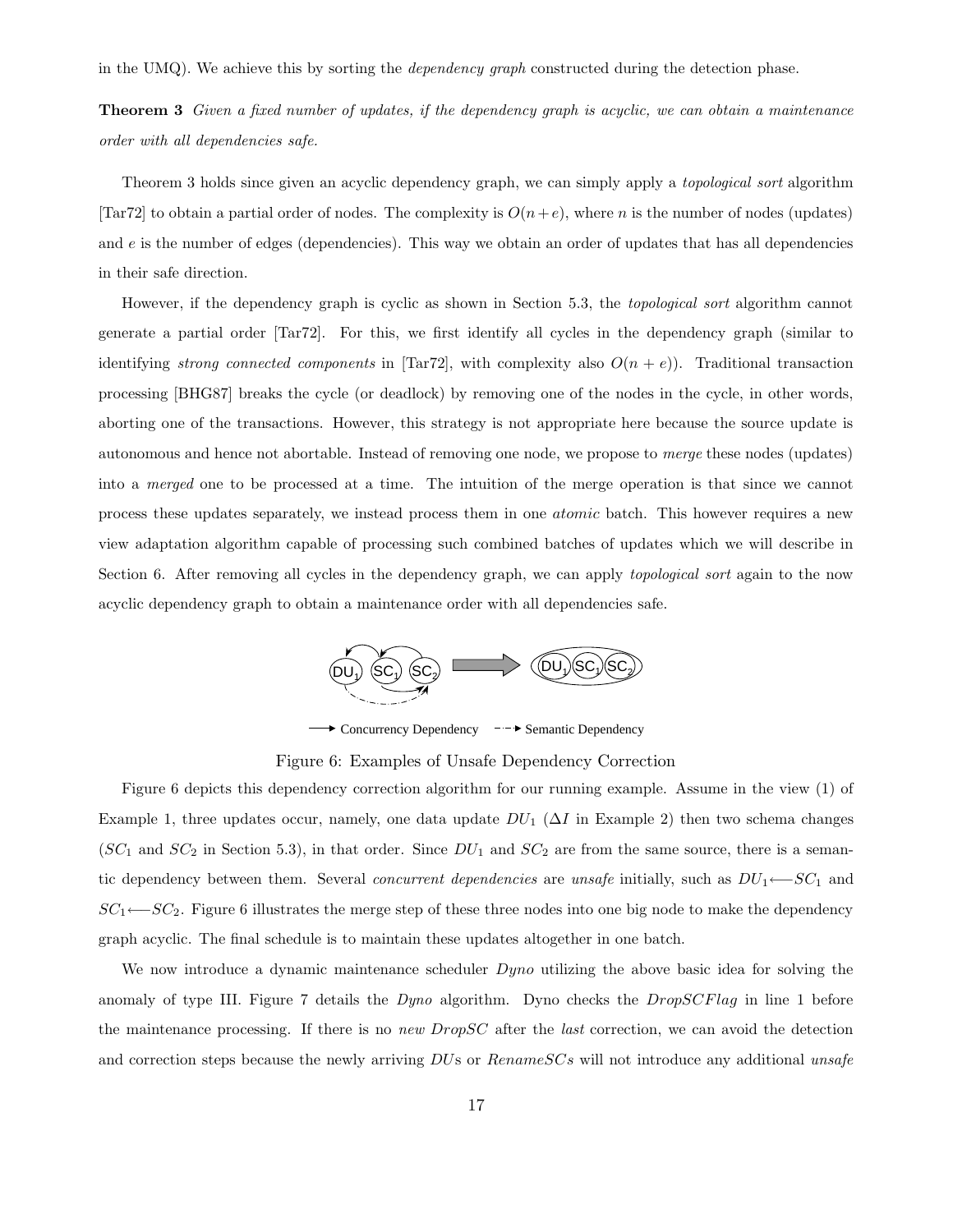```
PROCESS Dyno()
X: UpdateMessage;
Success: Boolean;
BEGIN
     LOOP (FOREVER)
1: IF Test_If_True_Set_False(DropSCFlag) THEN
          // If no new DropSC change, we can avoid detection and correction
2: UMQ.Build_Dependency_Graph();
3: UMQ.Topological_Sort_with Cycle_Merge();
4: ENDIF
5: X = UMO.GetHead();6: Success = View\_Maintenance(X); // Start maintenance of update X;
7: IF Success = TRUE THEN // If no anomaly III occurs during maintenance;
8: UMO.RemoveHead();
        // If anomaly III occurs, it will be corrected in the next loop;
    ENDLOOP
END
```
Figure 7: Dyno: DYNmaic reOrdering Algorithm

dependencies. If a *DropSC* did occur, Dyno will construct the *dependency graph* (line 2) and correct all unsafe dependencies (line 3) in the UMQ. After that, Dyno starts to maintain the update (line 6). If no anomaly of type III occurs during maintenance, then the head update will be removed and  $Dyno$  proceeds to process the next update. Recall that the anomalies I and II will be solved within one maintenance process. If the anomaly III did occur, Dyno kicks off the correction algorithms in line 1-3 to reschedule the maintenance order. It is straightforward to prove that since Dyno provides a maintenance order having all the dependencies  $safe$ , no anomaly of type III would occur.

**Theorem 4** Given a number of updates,  $\Delta X_1, \ldots, \Delta X_m$ , the anomaly of type III caused by  $\Delta X_i$  will not occur under the maintenance order scheduled by Dyno.

# 6 A Novel VA Algorithm for Processing Complex Updates

In Section 5.4, the correction algorithm generates a maintenance order for a number of updates. However, if there is any cycle in the dependency graph, some updates will be *merged*. Such *combined* updates now could contain both schema and data updates over different data sources. To our knowledge, state-of-the-art view maintenance algorithms [AASY97, SBCL00, LNR02] cannot maintain such mixed updates in one maintenance process. Below we introduce a batch extension of previous view maintenance algorithms for processing such merged updates.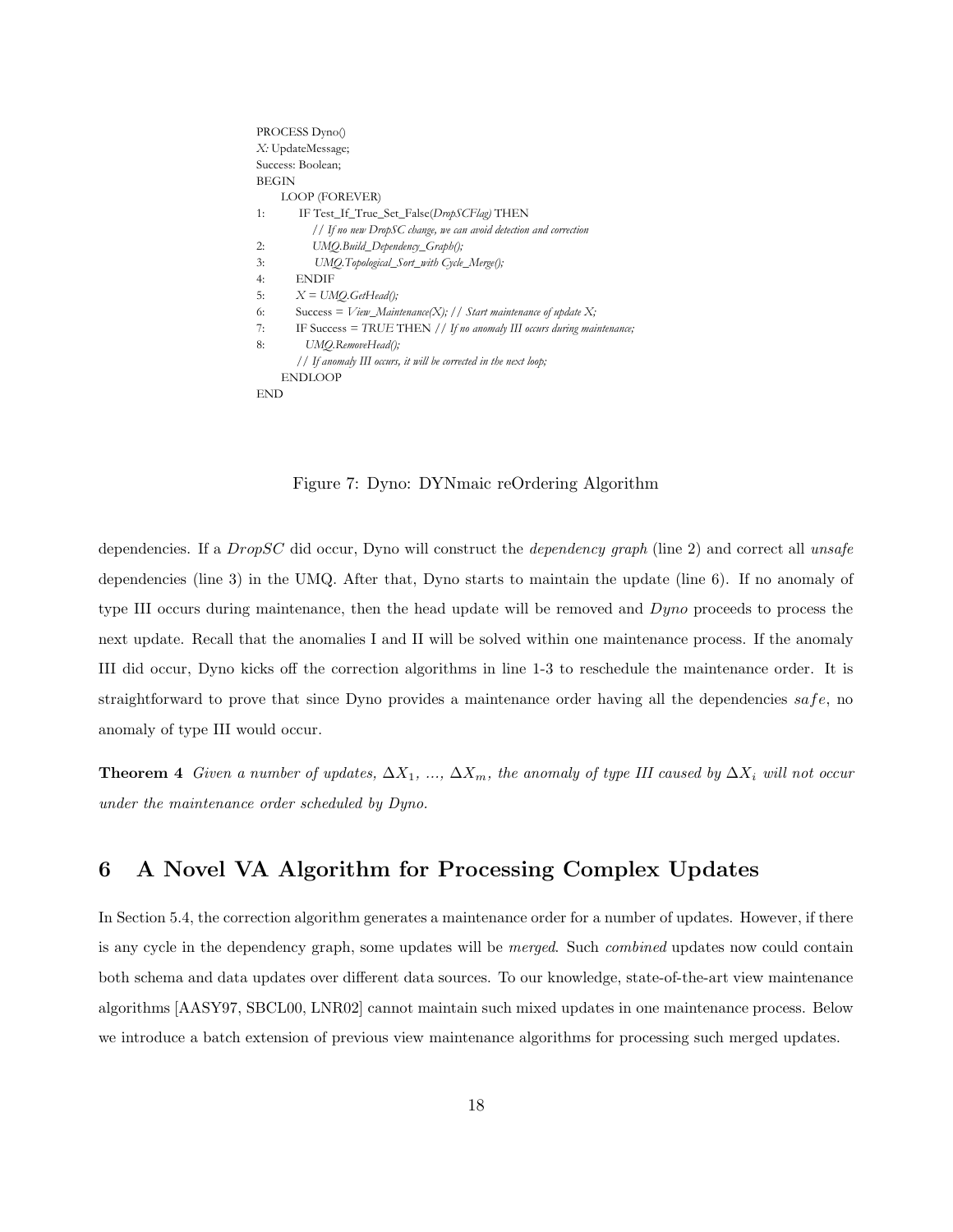### 6.1 Preprocessing Step of the Source Updates

After *merging* cyclic dependent updates as described in Section 5.4, we have a *complex* update containing updates from multiple sources. We first partition these updates based on the data source  $DS_i$  that they originate from. After that, we further partition the updates from the same data source  $DS_i$  into two subgroups, namely, the data updates group defined as  $\langle DU_i \rangle$ , and the schema changes group defined as  $\langle SC_i \rangle$ . Without loss of generality, we define such a merged update as:  $U = \{(, ), (, ), ..., ($  $, < DU_n >$ }, where *n* is the number of data sources.

For such a merged update, first, the schema changes in  $\langle SC_i \rangle$  can sometimes be combined, e.g., if rename A to B and then B and C occur in the same data source, we could simply rename A to C. Second, the data updates may be inconsistent with their schema due to some schema changes in between. For example, assume two inserts into the same relation with a drop attribute in between, the latter tuple will have fewer columns. Thus our first step is to preprocess these updates in U from the same source to adjust these differences and to enable us to maintain them in one batch.

**Unifying Schema Changes:** Given a group of schema changes  $\lt SC_i >$  from one data source  $DS_i$ , we rewrite  $\langle SC_i \rangle$  to an equivalent group. This would optimize the maintenance, because those removed  $SC_i$  need not be processed.

Table 3 shows all possible combinations  $T(SC_1, SC_2)$  between two SCs  $(SC_1, SC_2)$  with  $SC_1$  the row entry and  $SC_2$  the column entry. Here R, S, T represent relations, R.a, R.b, R.c represent attributes. If the entry of the combination in Table 3 is empty, then it means that the combination of the two operations has no effect on each other. Hence the combined result will keep both of them.

|                       | drop R | $R.b \rightarrow R.c$ drop R.b            |  |
|-----------------------|--------|-------------------------------------------|--|
| $\cdot$ $R = \cdot$   | drop R |                                           |  |
| $R.a \rightarrow R.b$ |        | $\overline{R.a} \rightarrow R.c$ drop R.a |  |

Table 3: Combination Rules between Two SCs

Finally we define  $\langle SC_i' \rangle$  as the schema changes set after combining the schema changes in  $\langle SC_i \rangle$ pairwisely using the rules above.

Unifying Data Updates: We then try to combine the data updates in  $\langle DU_i \rangle$ , some of which might be of different schemata. To achieve this, we define:  $\langle DU'_i \rangle = \prod_{attr(R_i) \cap attr(R'_i)} (\langle DU_i \rangle)$ . That is, we project on the common attributes of both the original relation  $R_i$  and the new relation  $R'_i$ . These common attributes are actually the original  $R_i$ 's attributes minus the dropped ones. The purpose of this projection is to make the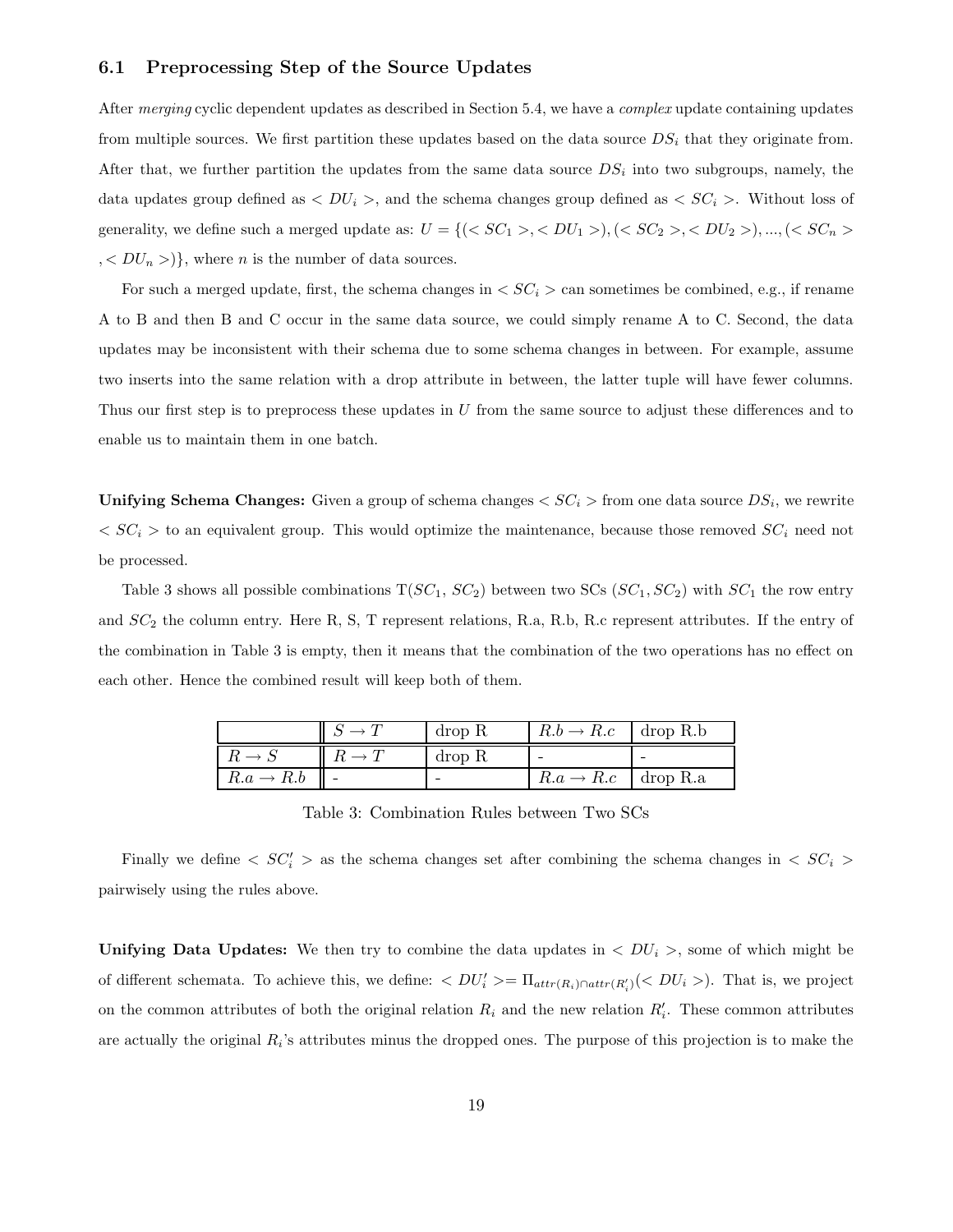$\langle DU_i' \rangle$  schemata consistent with each other while still correct for maintenance. We justify this below.

### **Lemma 1** All  $DU'_i$  must have the same schemata.

**Proof:** We prove this by contradiction. Suppose that one tuple A contains one more attribute than another tuple B. This extra attribute must be either an added attribute of A or a dropped attribute of B. Note that the added attribute would only appear in the new state of relation  $R_i'$ , while the dropped attribute will only appear in the old state of relation  $R_i$ . Thus such attribute will not appear in  $attr(R'_i) \cap attr(R_i)$ .

**Example 3** Assume a view  $V(A,B,C)$  defined as  $R_1(A,B) \bowtie R_2(A,C)$ . Suppose relation  $R_2(A,C)$  has updates:  $+(3,4)$ , add attribute D,  $+(4,5,6)$ , drop attribute C, and  $-(5,7)$ . We have  $R_2(A,C)$  and  $R'_2(A,D)$  and  $attr(R_2) \bowtie$  $attr(R'_2) = \{A\}$ . We get  $\langle DU'_2 \rangle = \Pi_A \langle DU_2 \rangle = \langle A(3), (4), (5) \rangle$ , which are schemata consistent. Now let's examine the new view definition  $V^{new}$ , a possible rewriting might be  $V^{new}(A, B, C) = R_1(A, B) \bowtie$  $\Pi_{A,C}(\Pi_{A}R'_{2}(A,D) \Join R_{3}(A,C)).$  Since only attribute A of  $R'_{2}$  is involved in the view definition  $V^{new}$ , we confirm that  $\langle DU_2' \rangle$  is sufficient for the view maintenance.

Using the process described above, we can convert U into  $U' = \{(, ), (, ),$  $\ldots, \langle S C'_n \rangle, \langle D U'_n \rangle$ . We characterize the relationship between  $\{SC'_i\}$  and  $\{DU'_i\}$  as follows:

- If  $\langle SC'_i \rangle$  contains "Drop Relation R<sub>i</sub>", then  $\langle DU'_i \rangle = \emptyset$  and  $\langle SC'_i \rangle = \text{Drop Relation } R_i$ .
- If  $\langle SC'_i \rangle$  contains a "Drop Attribute" operation, then both  $\langle SC'_i \rangle$  and  $\langle DU'_i \rangle$  might not be empty.
- If  $\langle SC'_i \rangle$  contains no  $DropSC, \langle DU'_i \rangle = \langle DU_i \rangle$ .

In the next section, we will show that we can also safely have  $\langle DU_i' \rangle = \emptyset$  when  $\langle SC_i' \rangle$  contains a "Drop" Attribute".

#### 6.2 Incremental View Adaptation Step

Now we are ready to incorporate these modified updates  $U'$  into the MV. Recall that the view manager process involves two steps to incorporate schema changes, namely, view rewriting (VS) and then view adaptation (VA). Below we describe how to maintain  $U'$  by these two steps.

1. View Rewriting by View Synchronization: We first apply view synchronization (VS) to all  $\langle SC'_i \rangle$  in U', i=1..n. Note that we rewrite the view definition for each schema change in  $\langle SC'_i \rangle$  by the VS techniques described in Section 2.1.2. Here we denote the old view definition as  $V = R_1 \bowtie R_2 \bowtie ... \bowtie R_n$  and the new view definition as  $V^{new} = R_1^{new} \bowtie R_2^{new} \bowtie ... \bowtie R_n^{new}$ .

In particular, we have the following possible rewritings for each relation  $R_i$ . If the updates contain *drop* relation, then by Section 6.1 we know that  $\langle SC'_i \rangle$  has only that *drop relation* after merging the schema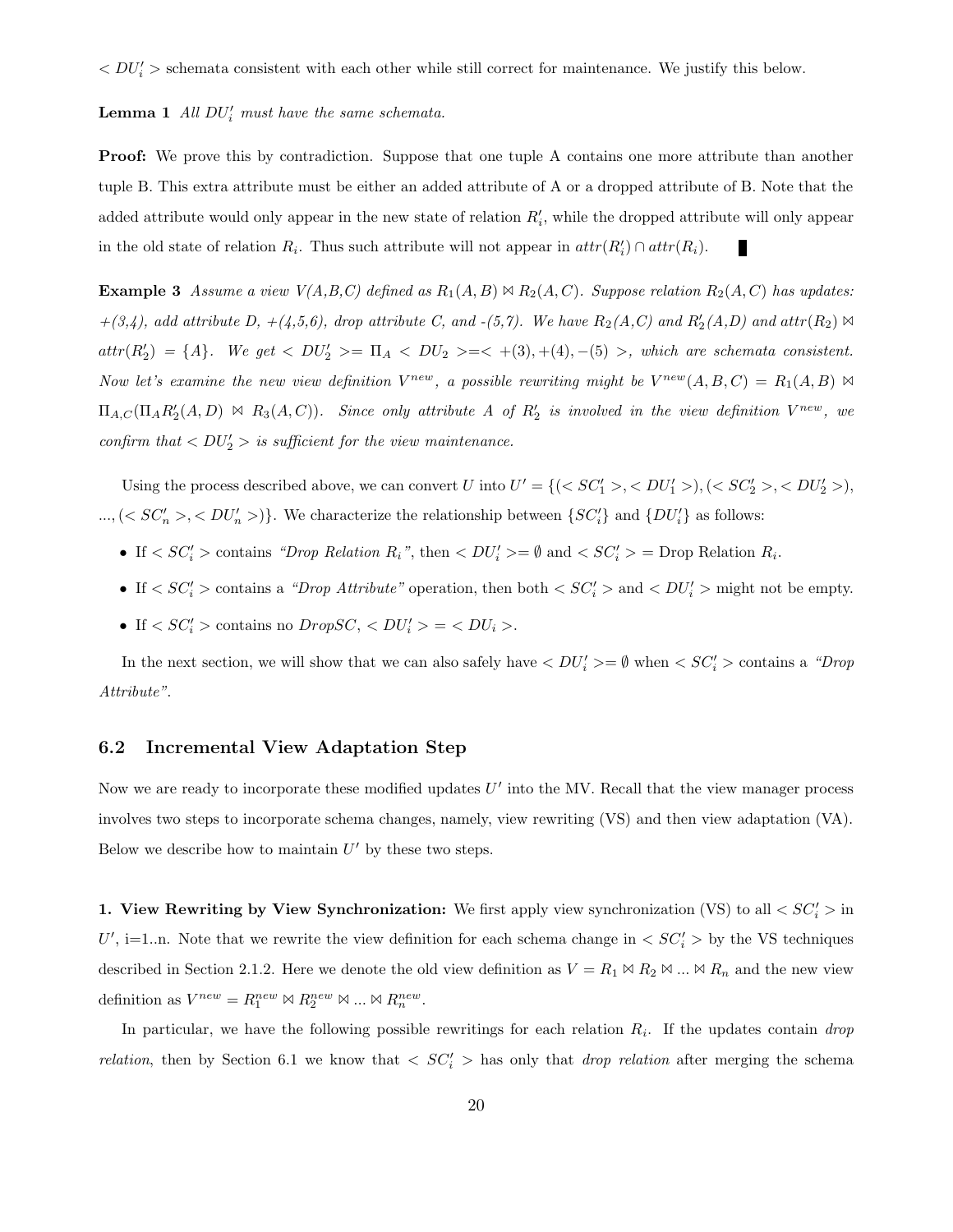changes. Thus the rewriting is just to find an alternative table for replacement. If the updates contain *drop* attributes, alternative tables and additional joins may be needed as described in Section 2.1.2. If the updates do not contain any *DropSC*, then there might be only name changes on the view definition by *RenameSC*. In summary, we have each new source relation as:

$$
R_i^{new} = \begin{cases} \n\text{II}_{R_i} R_i^{new} & : \quad Drop-Rel \\
\text{II}_{R_i} (R_i' \bowtie R_i^1 \bowtie R_i^2 \dots \bowtie R_i^m) & : \quad Drop-Attr \\
\text{II}_{R_i} & : \quad No-DropSC\n\end{cases}
$$

The meanings of  $R_i^{new}$ ,  $R_i'$  and  $R_i$  are described in Table 1. Here we assume a valid view rewriting exists. Otherwise the MV would become invalid and cannot be maintained. Take the cyclic dependency example in Section 5.3, the correct view definition taking both  $SC_1$  and  $SC_2$  into consideration should be:

| CREATE VIEW | - BookInfo - AS                    |     |
|-------------|------------------------------------|-----|
| SELECT      | Store, Book, S.Author, Price, Pub- |     |
|             | lisher, Category, Comment as Re-   |     |
|             | view                               |     |
| <b>FROM</b> | StoreItem S. Catalog C. Com-       | (5) |
|             | ments M                            |     |
| WHERE       | $S.Book = C.Title AND C.Title =$   |     |
|             | M.Article                          |     |

2. Incremental View Adaptation: In order to incrementally adapt the view extent, we need to determine the delta change. Here the old view extent is  $V = R_1 \bowtie R_2 \bowtie ... \bowtie R_n$  and the new view extent is  $V^{new} =$  $R_1^{new} \bowtie R_2^{new} \bowtie ... \bowtie R_n^{new} = (R_1 + \Delta R_1) \bowtie (R_2 + \Delta R_2) \bowtie ... \bowtie (R_n + \Delta R_n)$ . Comparing the old and the new view extent, the delta change is:

$$
\Delta V = \Delta R_1 \boxtimes R_2 \boxtimes \dots \boxtimes R_i \boxtimes \dots \boxtimes R_n
$$
  
+  $R_1^{new} \boxtimes \Delta R_2 \boxtimes R_3 \boxtimes \dots \boxtimes R_i \boxtimes \dots \boxtimes R_n + \dots$   
+  $R_1^{new} \boxtimes \dots \boxtimes R_{i-1}^{new} \boxtimes \Delta R_i \boxtimes R_{i+1} \boxtimes \dots \boxtimes R_n + \dots$   
+  $R_1^{new} \boxtimes \dots \boxtimes R_i^{new} \boxtimes \dots \boxtimes R_{n-1}^{new} \boxtimes \Delta R_n.$  (6)

The  $\Delta R_i$  is defined as

$$
\triangle R_i = \begin{cases} \n\prod_{attr(R_i)} (R_i^1) - R_i & \text{: } Drop-Rel \\
\prod_{attr(R_i)} (R_i^{\prime} \bowtie R_i^1 \bowtie \dots \bowtie R_i^m) - R_i & \text{: } Drop-Attr \\
 & < DU_i > \text{: } No-DropSC\n\end{cases}
$$

If there is no  $DropSC$ , then the delta changes are only the data updates. If there is a "drop relation", since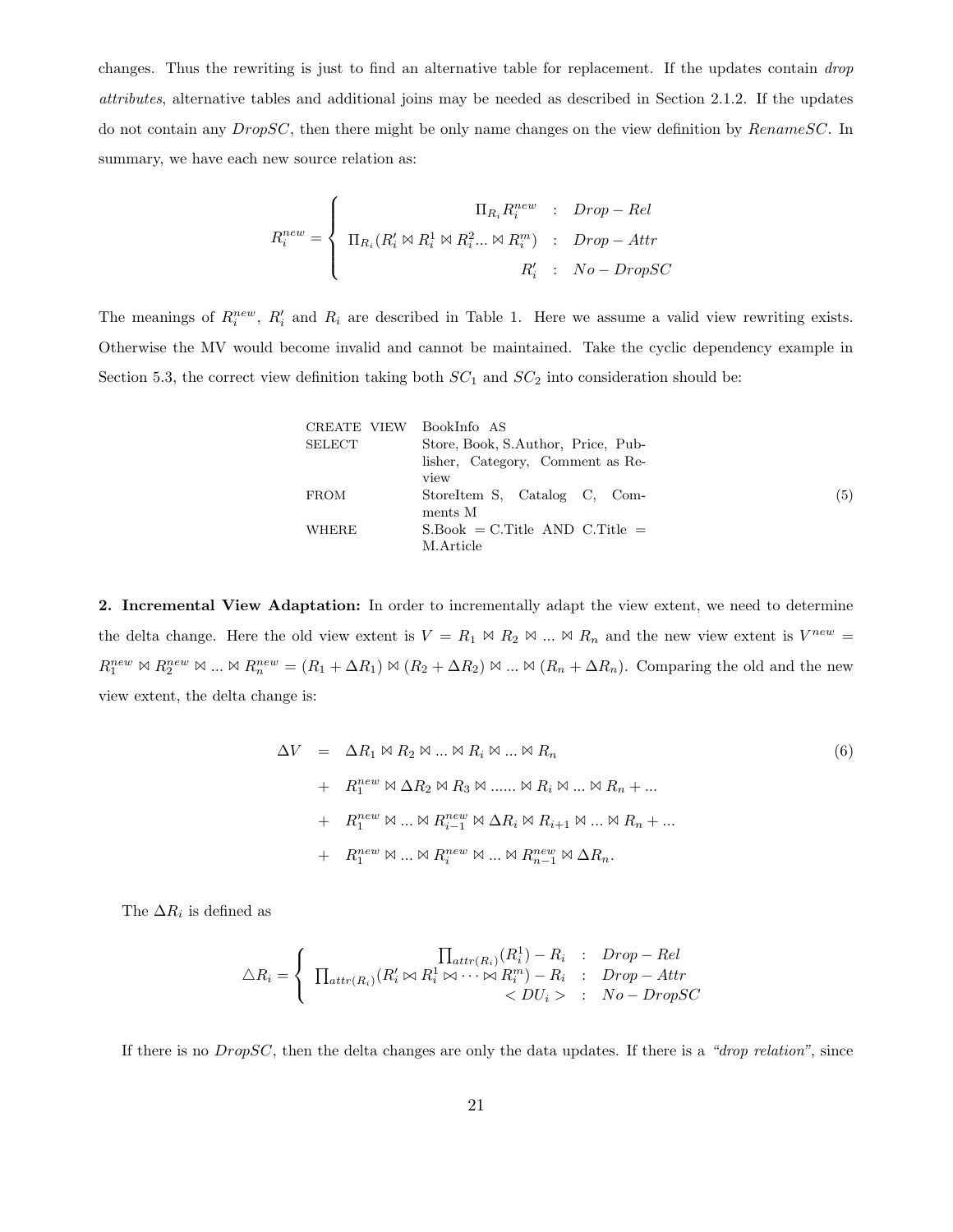only pre-state  $R_i$  is interested, we can safely discard  $\langle DU'_i \rangle$ . Moreover, since some of  $R_i$  data is already dropped, we instead compute the above set-difference by replacing  $R_i$  with  $\Pi_{R_i}V$  [NR99]. However, if there is "drop attribute", then  $\langle DU_i' \rangle$  might not be empty. We prove that we can also need not explicitly consider  $< DU'_i>$  since its delta effect is implicitly evaluated in  $\Pi_{attr(R_i)}(R'_i \bowtie R_i^1 \bowtie R_i^2 ... \bowtie R_i^m)$ . The reason is simply because  $\Pi_{(attr(R_i) \cap attr(R'_i))}(R'_i) = \Pi_{(attr(R_i) \cap attr(R'_i))}R_i + \Pi_{(attr(R_i) \cap attr(R'_i)} < DU'_i$ . Thus whenever there is DropSC in  $\langle SC_i \rangle$ , we can safely discard any  $\langle DU_i \rangle$ , which further simplifies our preprocessing step in Section 6.1.

**Theorem 5** Assume the complex updates U include  $\Delta R_1, ..., \Delta R_n$ , which evolves each table state as:  $\sigma(R_i) \stackrel{\Delta R_i}{\longrightarrow}$  $\sigma(R_i')$ . The MV state that reflects each individual table state is maintained from  $(\sigma(R_1),...,\sigma(R_n))$  to  $(\sigma(R_1'),...,\sigma(R_n))$  $\sigma(R'_n)$ ) by our adaptation algorithm.

**Proof:** Assume the updates to be maintained in a batch are  $\Delta R_1$ ,  $\Delta R_2$ , ...,  $\Delta R_n$ . Each  $\Delta R_i$  includes two update sets, namely,  $\{DU_i\}$  and  $\{SC_i\}$ . Correspondingly, the state of the relation  $(\sigma_D(R_i), \sigma_S(R_i))$  evolves to  $(\sigma_D(R'_i), \sigma_S(R'_i))$  by  $\{DU_i\}$  and  $\{SC_i\}$ . The original view schema state reflects each of the original table schema state. More formally,  $\sigma_S(V) = (\sigma_S(R_1), ..., \sigma_S(R_n))$ . The original view data state reflects each of the original table data state, formally as  $\sigma_D(V) = (\sigma_D(R_1), ..., \sigma_D(R_n))$ 

The unifying step for  $\{SC_i\}$  in Section 6.1 is trivial, i.e., the resulting  $\{SC'_i\}$  is equivalent to  $\{SC_i\}$ . The view definition V is then rewritten to  $V^{new}$  by  $V^{VS_i(\{SC_i'\})}$   $V^{new}$ , i.e., employ VS algorithm for each  $SC_i'$ . Since  $\sigma_S(R_i) \stackrel{\{SC'_i\}}{\longrightarrow} \sigma_S(R'_i)$ , we have  $\sigma_S(V^{new}) = (\sigma_S(R'_1), ..., \sigma_S(R'_n))$ . In other words, the new view definition reflects the new schema state of the sources.

Next, we consider the data state of the view. Assume the rewritten view as  $V^{new} = R_1^{new} \bowtie R_2^{new} \bowtie ... \bowtie$  $R_n^{new}$ . To incrementally maintain the  $V^{new}$  from  $V = R_1 \bowtie R_2 \bowtie ... \bowtie R_n$ , it is known to compute  $\Delta R_i^{new}$  as the set difference between  $R_i^{new}$  and  $R_i$  then apply Equation 6 to correctly compute  $\Delta V$ .

We now prove that  $\sigma_D(V^{new}) = (\sigma_D(R'_1), ..., \sigma_D(R'_n)).$ 

1) If  $\Delta R_i$  does not contain  $DropSC$ , then  $\Delta R_i^{new} = \{DU_i\}$  (RenameSC will not change data.); 2) If  $R_i$  is dropped, then  $\sigma_D(R'_i) = \emptyset$ . Since  $R_i$  is replaced by  $R_i^{new}$ , the  $V^{new}$  no longer reflects any state of  $R_i$ ; 3) If some of the  $R_i$ 's attributes are dropped, the  $R_i^{new}$  is in the form of  $(R_i' \bowtie R_i^1 \bowtie R_i^2 ... \bowtie R_i^m) = (R_i + \{DU_i\}) \bowtie R_i^1 \bowtie R_i^1$  $R_i^2... \bowtie R_i^m$ . In the first the third case, the  $\{DU_i\}$  are both considered in  $\Delta R_i^{new}$ , while the second case is trivial. Hence  $\sigma_D(V^{new})$  reflects the new data state of each  $\sigma_D(R'_i)$ .

#### Theorem 6 The proposed techniques achieve strong consistency for MV maintenance.

**Proof:** The proof of the overall correctness is basically a combination of the theorems we have already developed. We start with the static case assuming there are n source updates  $\Delta U_1, ..., \Delta U_n$ . The Dyno technique in Section 5 will schedule these maintenance processes that is free of anomaly III (Theorem 4). Assume the resulting order of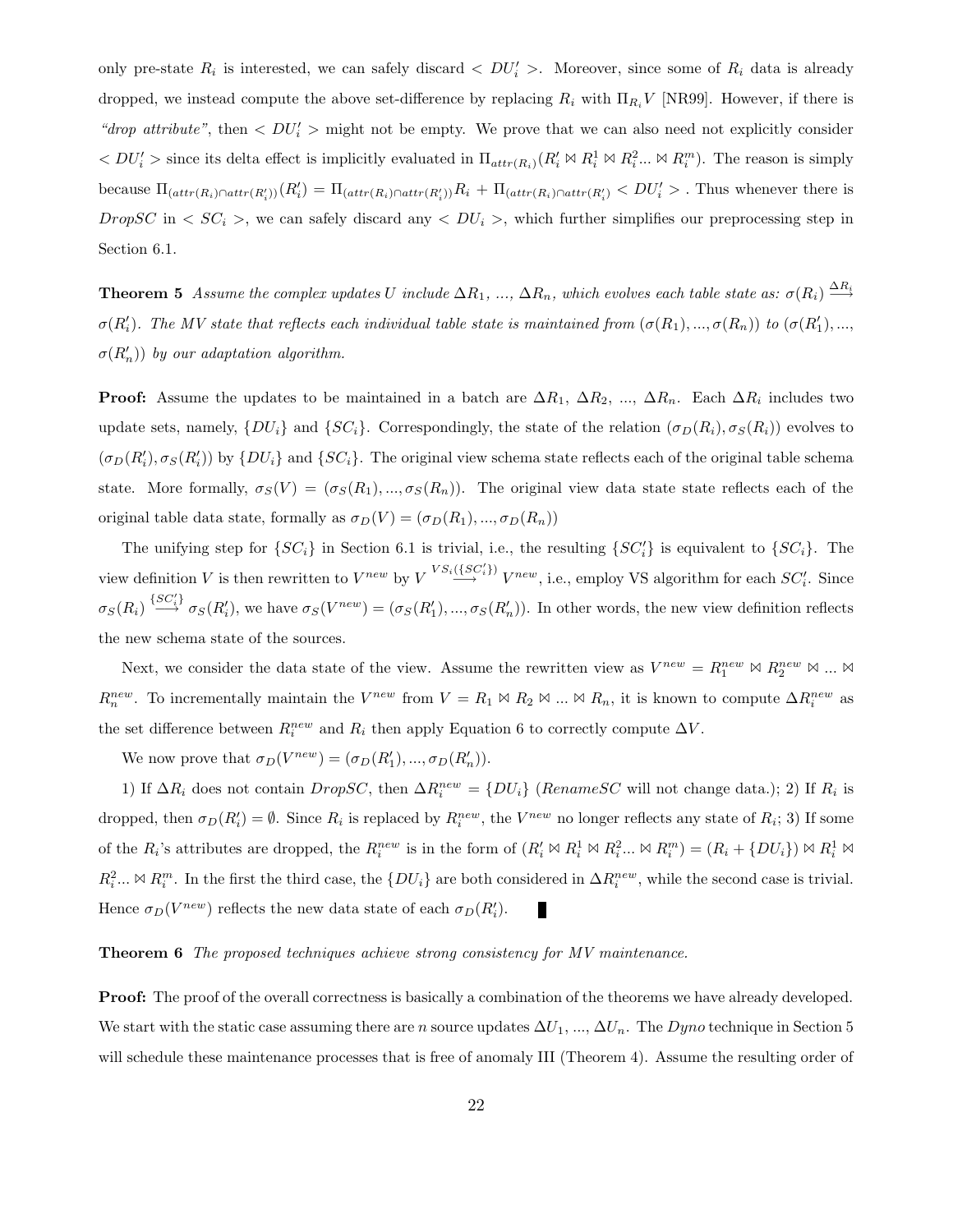updates for maintenance is  $\Delta U_1', ..., \Delta U_m'$ . The correctness of each maintenance  $M(\Delta U_i')$  without any anomalies is guaranteed by Theorem 5, which will generate a number of maintenance queries. Moreover, even if there are anomalies I and II when processing these maintenance queries, they can be compensated by Theorem 1. Hence, MV reflects the correct states after each  $M(\Delta U_i')$ . Finally, given the semantic dependency constraints posed by Dyno, there is a partial order between  $\Delta U_i'$ . Thus the MV achieves strong consistency but not complete consistency because some of the intermediate states may be missing due to the merge step.

Now we consider dynamic case, i.e., new updates occur during the maintenance. If the new updates are DUs or Rename SCs, then they can be compensated by Theorem 1. If the new updates are  $DropSCs$ , then the maintenance is aborted and *Dyno* reschedules the whole processes. We then back to the static case.

### 7 Experimental Evaluation

#### 7.1 Experiment Testbed

We have implemented the above techniques in our  $DyDa [CZC<sup>+</sup>01]$  system, using Java as development language and Oracle8i as view servers and data source servers. In our experimental setting, there are six sources evenly distributed over three different source servers with one relation each. Each relation has four attributes and contains 100, 000 tuples. There is one materialized one-to-one join view defined upon these six source relations containing all twenty four attributes, residing on a fourth server. All experiments are conducted on four Pentium III PCs with 256MB memory each, running Windows NT and Oracle8i.

### 7.2 Individual Update Processing

We first study the individual update processing of view maintenance. We distinguish between two classes of updates, i.e., data update and schema change. We further distinguish between  $RenameSC$  and  $DropSC$ , because we expect that they have significant differences in maintenance costs.

Figure 8 depicts the average view maintenance cost under our basic experimental setting, measured in seconds (depicted on the y-axis) for different types of updates. We find that the cost for DU maintenance is the least while the cost of  $DropSC$  maintenance is significant. This is because the latter invokes both VS and VA modules. This observation provides us some intuition that it is more costly to abort and re-process a *DropSC*.

In the next three experiments, we will study the system performance under various kinds of anomalies described in Section 2.2.2, all of which are supported in our DyDa system.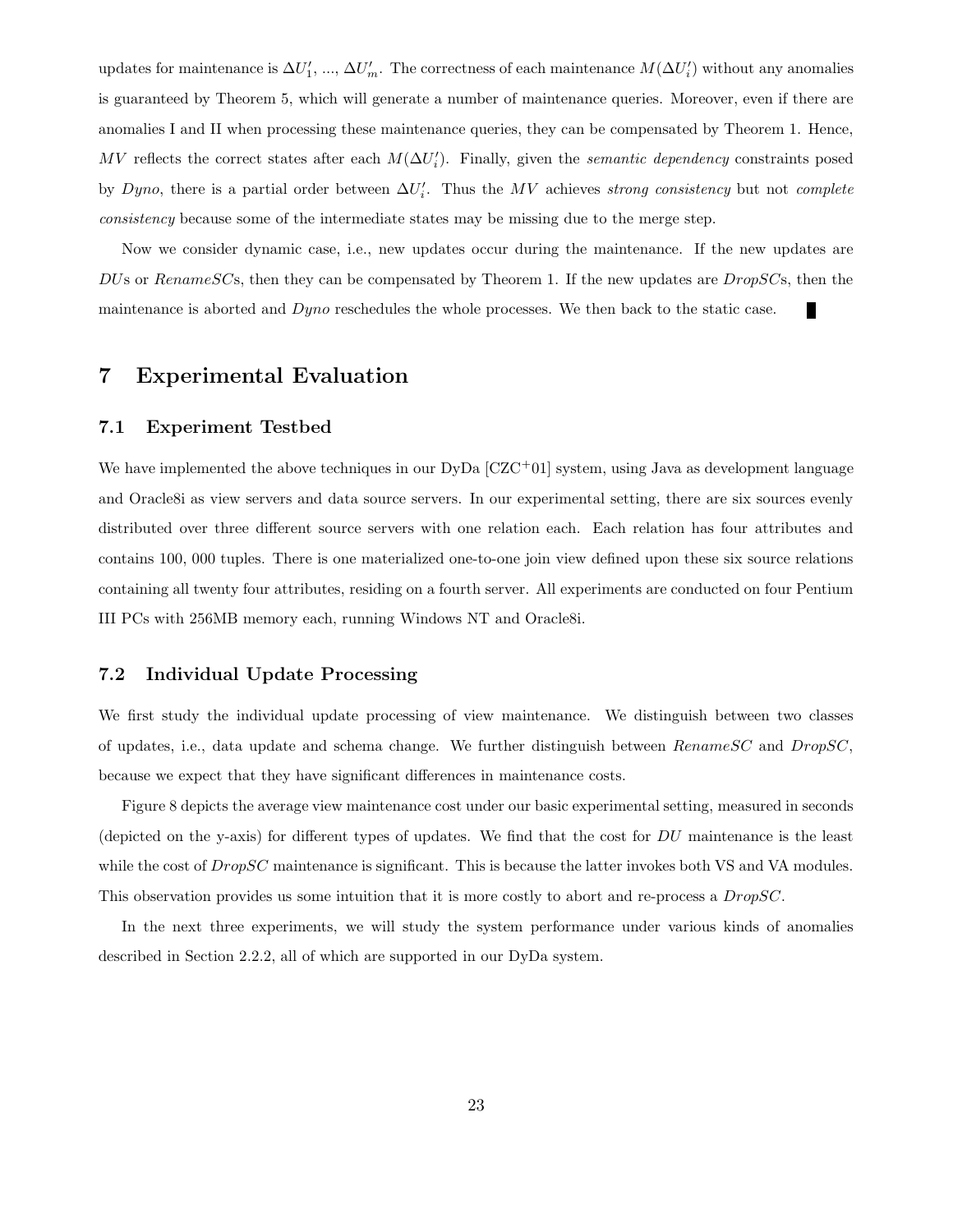

Figure 8: Comparison of Individual Update Processing Types

### 7.3 Study of Compensation for Anomaly I

Note that our DyDa system extends the ordinary view manager functionality to also deal with concurrent schema changes. We first study the overhead that such extended functionality may bring to the normal system's data update processing. We examine our compensation algorithm in Figure 4. Since we employ a *DropSCFlag* to indicate any concurrent  $DropSC$ , when there are only data updates, we can avoid the construction of dependency graph and correction step. Thus the extra cost to the existing data update maintenance algorithms is only O(1). In this experiment, we compare DyDa to SWEEP [AASY97] as the VM algorithm under a number of concurrent data updates from distributed sources to measure the extra overhead that the DyDa framework may be imposing.



Figure 9: SWEEP vs. DyDa on Data Update Processing

Figure 9 depicts the total view maintenance cost measured in seconds (depicted on the y-axis) under different numbers of source data updates (depicted on the x-axis). From the result, we find that the extra cost is almost neglectable (less than 3%) for a number of data updates in our environmental settings. We thus conclude that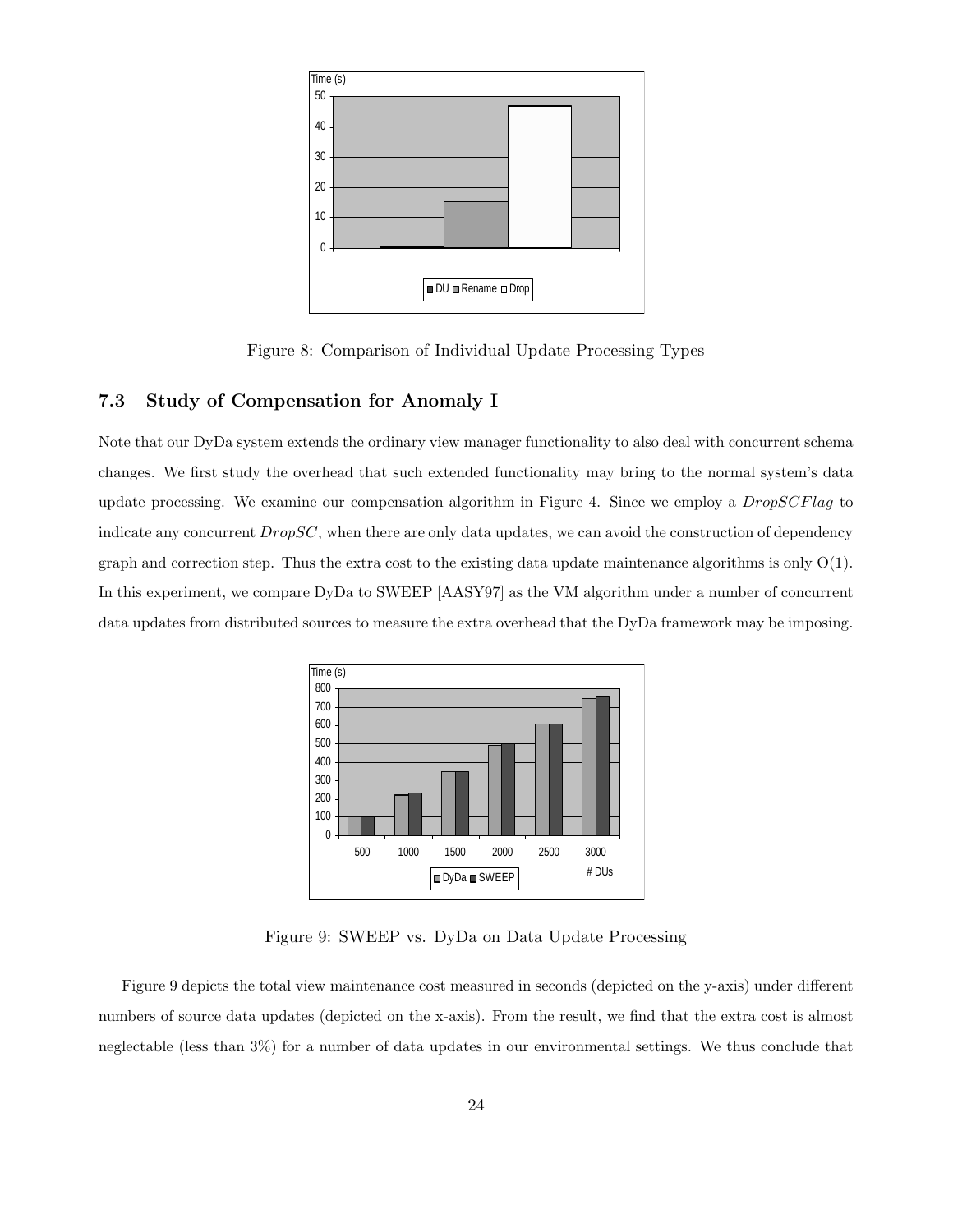the DyDa system imposes little extra cost on data update processing while offering added support for concurrent schema change processing.

### 7.4 Abort Cost of Anomalies II and III

Recall that a maintenance query may fail due to the existence of some concurrent schema changes, i.e., anomalies II and III. Once a concurrent DropSC causes the query failure, the view manager has to abort all previous maintenance work and redo it again imposing some extra cost on the view maintenance process. While in comparison, if a concurrent  $RenameSC$  occurs, we simply rewrite the query using new names and try the new query again without aborting any prior effort as described in Figure 4. The extra abort cost of anomaly II is thus less than that of the anomaly III.

In this experiment, we study the cost of all four cases of anomalies II and III. To observe the exact abort cost, we employ controlled cases here, i.e., one data update processing aborted by one schema change and one schema change processing conflicts with another one. Two different environment settings are compared. First, we measure the maintenance cost of all updates by spacing them far enough so that each source update occurs after the completion of the previous view maintenance step. This way they will not interfere with each other, which can be considered to be the minimum cost as no concurrency handling cost would arise. Second, we allow the anomalies to occur by spacing the updates close enough and measure the cost.



Figure 10: Abort Cost for Anomaly II and III

Figure 10 depicts the total view maintenance cost in terms of seconds (depicted on the y-axis) for the different types of anomalies II and III. We find that the extra cost of aborting  $M(DropSC)$  by another  $DropSC$  is more significant than any others. The reason is the complete abort of  $M(DropSC)$ , which is the most expensive maintenance process as observed in Section 7.1.

We also find that the abort cost of anomalies type II is small because the loss is just one maintenance query. All other maintenance efforts completed to that point can be kept since we can simply rewrite the query and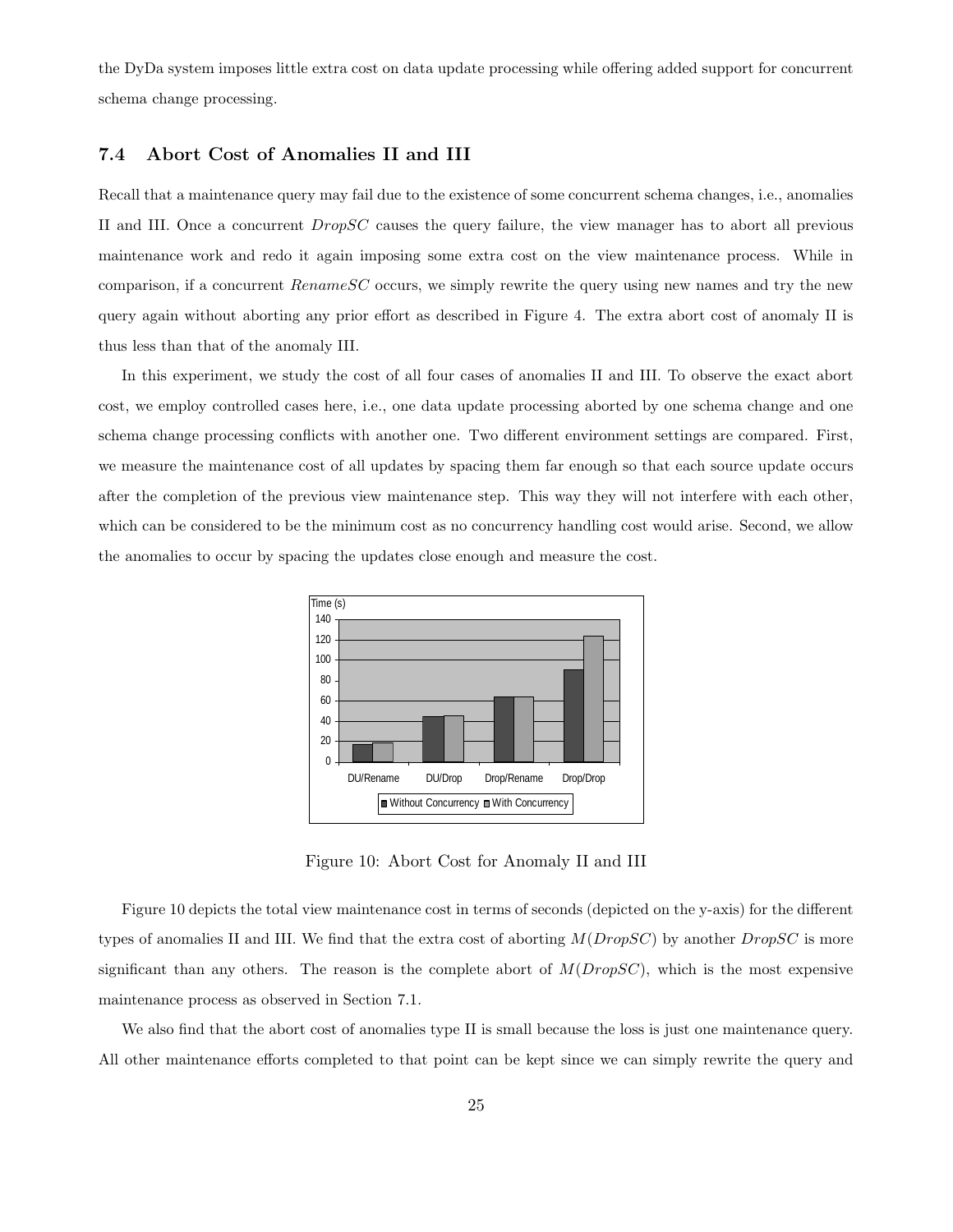try again. Finally, since data update maintenance is the least costly process, even if it's completely aborted and redone again, the cost is still insignificant.

### 7.5 Mixed Update Processing

We now study how DyDa performs in an environment composed of a random mixture of both data updates and schema changes.

We employ a mixture of updates with three  $DropSC$ , three  $RenameSC$  and one hundred data updates over all six sources. We apply a worst case study here, i.e., there is no schema changes could be combined and no data updates could be discarded as described in Section 6.2.1. If so, the performance should be better than we will find here. In this experiment, we vary the time interval between the  $DropSC$ , Rename  $SC$  and data updates.

Figure 11 depicts the abort cost and the overall maintenance cost (which includes the abort cost) when only varying the time interval between DropSC from 0s to 45s. 0s means that all updates flood into the view manager before any maintenance kicks in. From Figure 11, we see that this case has the best performance. This is because the system is able to correct all unsafe dependencies at once for all updates, thus no anomalies type III would occur during maintenance processing. When the time interval between DropSC increases, the new  $DropSC$  could break the ongoing maintenance work, hence the cost increases. The cost reaches a high peak when the new  $DropSC$  always occurs near the end of the current  $M(DropSC)$ , resulting in the maximum abort cost. After the interval is larger than the maintenance time, there is no conflicts between the  $DropSC$ . Hence the cost significantly decreases.



Figure 11: Varying Time Interval between DropSCs



Figure 12: Varying Time Interval between DUs and RenameSCs

Next, we fix the time interval between the  $DropSC$  to 10s, but vary the time interval between data updates and RenameSC, respectively. Figure 12 depicts the abort cost and the overall maintenance cost for both cases. From the figure, we see that the system performance as well as the abort cost remain stable because the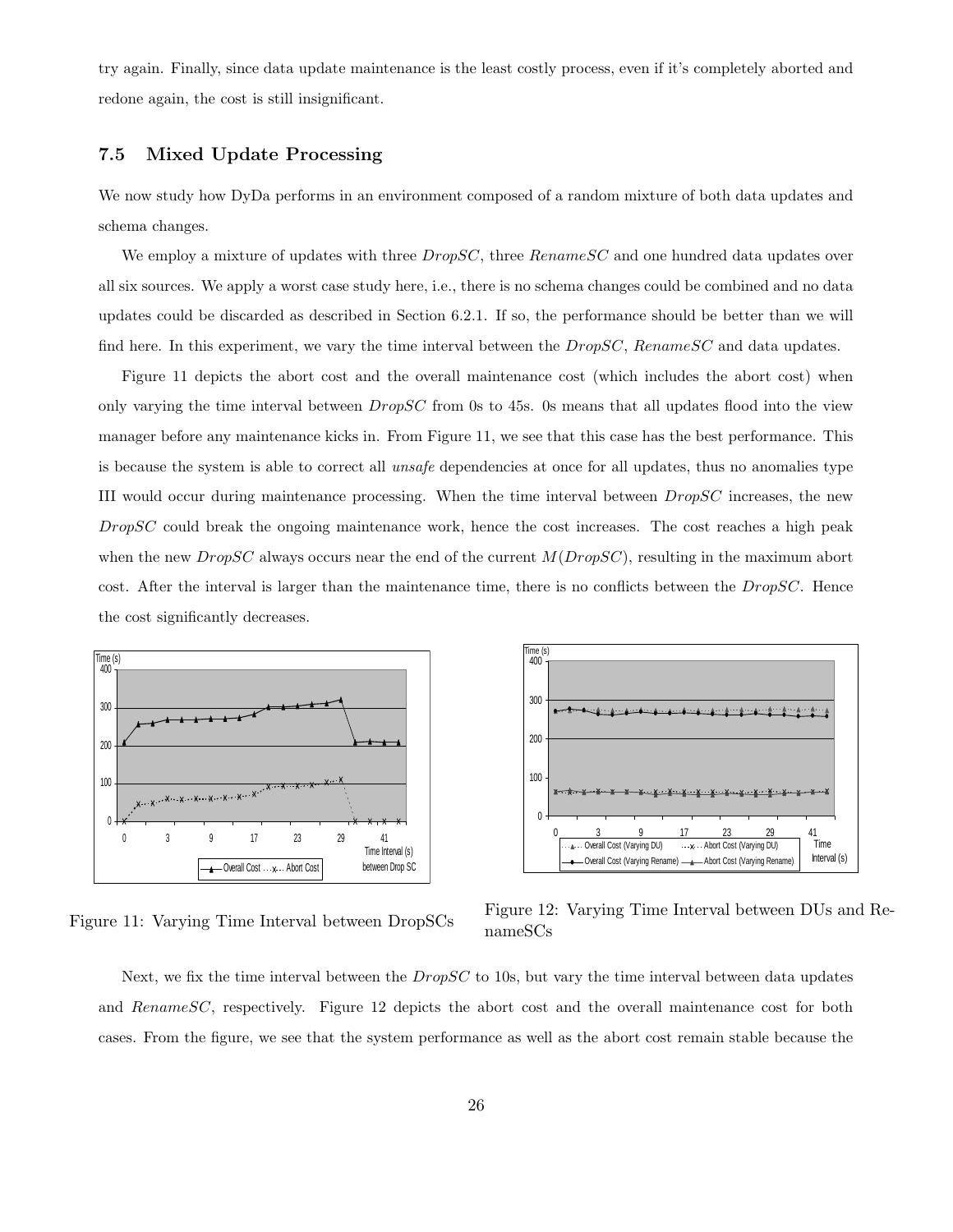concurrency between  $DropSC$  is not affected. Although the rate of the other two types of concurrency may vary, it seems not to affect the system performance much as observed in Section 7.3 and 7.4.

# 8 Related Work

Schema mapping [MBR01, MHH00] specifies how to map the data from one schema to another to achieve interoperability of heterogeneous data sources. A variety of modern applications requires schema mapping as foundations, such as data integration for heterogeneous sources, XML to relational mapping or semantic Web [LGMT03]. With the popular usage of WWW, the application environment becomes increasingly complex and dynamic. The data sources may change their schema, semantics as well as their query capabilities. In correspondence, the mapping or view definition must be maintained to keep consistent. In EVE [LNR02] system, the view definition evolves after the source schema changes. In [VMP03] the authors propose to incrementally adapts the schema mapping to the new source or target schema or constraints.

In a loosely-coupled environment, such as the Data Grid [JR03], the data sources may wish to contribute some of their sources but also want to keep autonomous such that they may commit update transactions without any concern of how those changes may affect the mapping or views defined upon them [ZGMHW95].

Materialized views, as proven to be a big success in the decision support applications, would continue to be effective in this scenario. Materialized views must be maintained when the source changes, which has been extensively studied in the past few years [AASY97, SBCL00, ZGMHW95,  $CGL^{+}96$ , GL95, LMSS95]. However, most of these work assume a static schema, which is no longer a valid assumption in the dynamic environment. While in [AASY97, SBCL00, ZGMHW95], the authors proposed *compensation-based* solutions to remove the effect of concurrent data updates from query results, these solutions would fail under source schema changes. [ZR02] assumes a fixed synchronization protocol between the view manager and data sources to resolve the concurrency problem. This restricts the autonomy of sources in that the sources have to wait before applying any schema change. Our proposed solution successfully drops this restricting assumption. [CCR02] employs a multiversion concurrency control algorithm to avoid anomalies assuming there are enough system resources to materialize auxiliary data.

# 9 Conclusions

To our knowledge, our work is the first to address the view maintenance anomaly problem under both concurrent source data updates and schema changes without placing any restrictions on the sources. We first identify three types of potential maintenance anomalies. We prove our compensation solution is able to handle both concurrent data and rename scheme changes. In the case of concurrent drop schema changes, we propose to remove such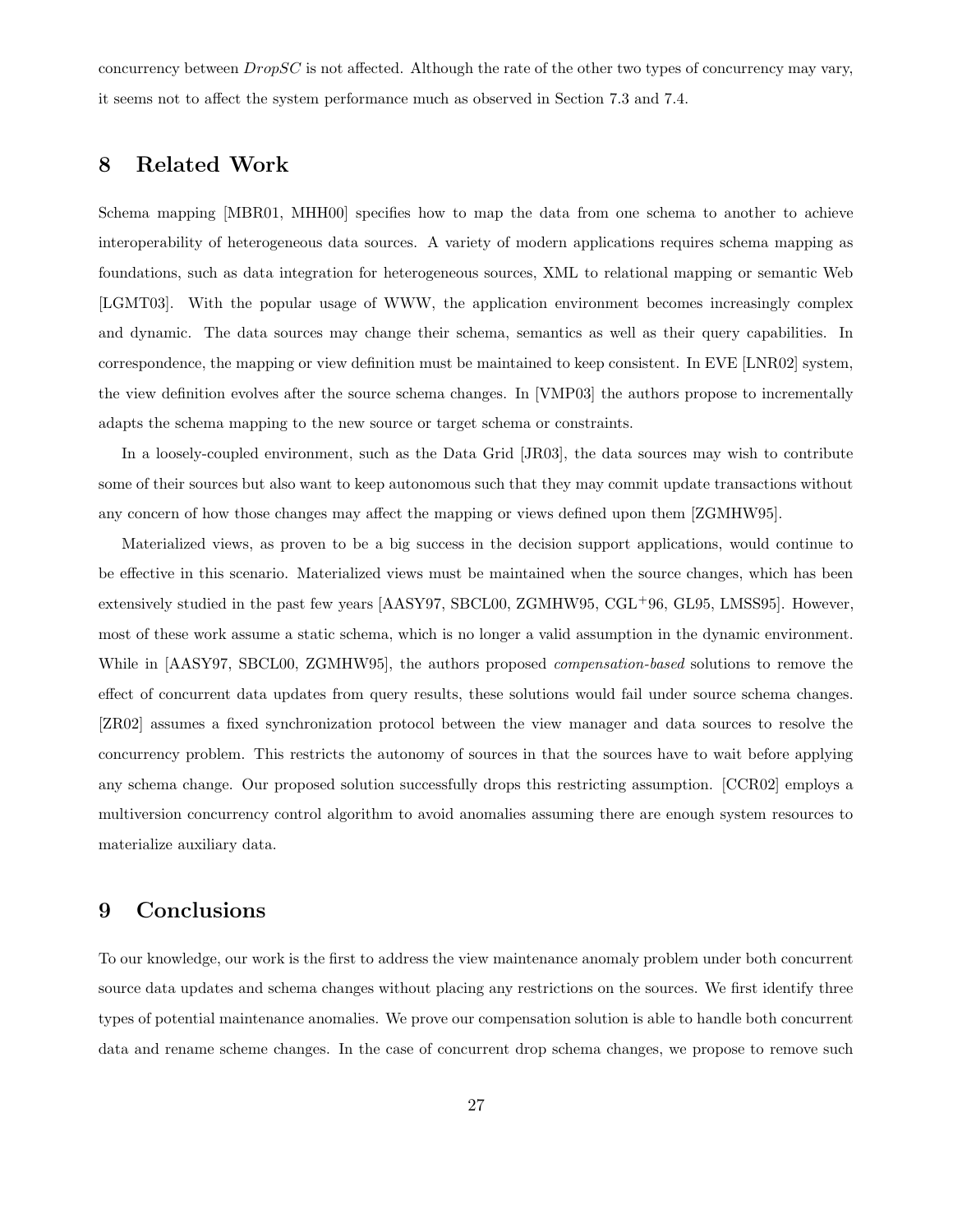anomaly by re-scheduling the maintenance order and use our new view adaptation algorithm to maintain the resulting complex update. With our proposed approach, the view manager is able to handle any type of anomalies. The data sources in our environment achieve complete autonomy in that they can commit either data updates or schema changes without coordinating with the view manager.

We have implemented our DyDa system. The experimental results show that our new concurrency handling strategy imposes a minimal overhead on normal data update processing while still allowing for the extended functionality to maintain the view even under concurrent schema change processing. We also extensively study the concurrency handling cost for different type of anomalies and the overall system performance in a mixed updates environment.

Acknowledgements We would like to thank Bin Liu, Jun Chen, Andreas Koeller in the Database Systems Research Group at WPI for discussions and helping implement the DyDa system. We are also grateful to Lucian Popa, Richard Sidle, Jun Rao and Latha Colby at IBM Almaden Research Center for the valuable suggestions.

# References

| $[{\rm AASY97}]$ | D. Agrawal, A. El Abbadi, A. Singh, and T. Yurek. Efficient View Maintenance at Data Ware-<br>houses. In Proceedings of SIGMOD, pages 417-427, 1997.                                                                       |
|------------------|----------------------------------------------------------------------------------------------------------------------------------------------------------------------------------------------------------------------------|
| [BHG87]          | P. A. Bernstein, V. Hadzilacos, and N. Goodman. Concurrency Control and Recovery in Database<br>System. Addison-Wesley Pub., 1987.                                                                                         |
| [CCR02]          | J. Chen, S. Chen, and E. A. Rundensteiner. A Transactional Model to Data Warehouse Mainte-<br>nance. In International Conference on on Conceptual Modeling (ER), pages 247-262, 2002.                                      |
| [CCZR04]         | S. Chen, J. Chen, X. Zhang, and E. A. Rundensteiner. Detection and Correction of Conflicting<br>Source Updates for View Maintenance. In Proceedings of IEEE International Conference on Data<br><i>Engineering</i> , 2004. |
| $[CL+96]$        | L. S. Colby, T. Griffin, L. Libkin, I. S. Mumick, and H. Trickey. Algorithms for Deferred View<br>Maintenance. In Proceedings of SIGMOD, pages 469-480, 1996.                                                              |
| $[CZC+01]$       | J. Chen, X. Zhang, S. Chen, K. Andreas, and E. A. Rundensteiner. DyDa: Data Warehouse<br>Maintenance under Fully Concurrent Environments. In Proceedings of SIGMOD, system demo,<br>page 619, 2001.                        |
| [GL95]           | T. Griffin and L. Libkin. Incremental Maintenance of Views with Duplicates. In Proceedings of<br><i>SIGMOD</i> , pages 328-339, 1995.                                                                                      |
| [GMRR01]         | A. Gupta, I. S. Mumick, J. Rao, and K. A. Ross. Adapting Materialized Views after Redefinitions:<br>Techniques and a Performance Study. Information Systems, 2001.                                                         |
| [JR03]           | A. Jagatheensan and A. Rajasekar. Data Grid Management Systems. In SIGMOD, page 683,<br>2003.                                                                                                                              |
| [LGMT03]         | A. Y. Levy, Z. G.Ives, P. Mork, and I. Tatarinov. Piazza: Data management infrastructure for<br>semantic web applications. In WWW, pages 556-567, 2003.                                                                    |
| [LMSS95]         | James J. Lu, Guido Moerkotte, Joachim Schue, and V. S. Subrahmanian. Efficient Maintenance<br>of Materialized Mediated Views. In Proceedings of SIGMOD, pages 340–351, May 1995.                                           |
| [LNR02]          | A. M. Lee, A. Nica, and E. A. Rundensteiner. The EVE Approach: View Synchronization in<br>Dynamic Distributed Environments. In IEEE TKDE, 2002.                                                                            |